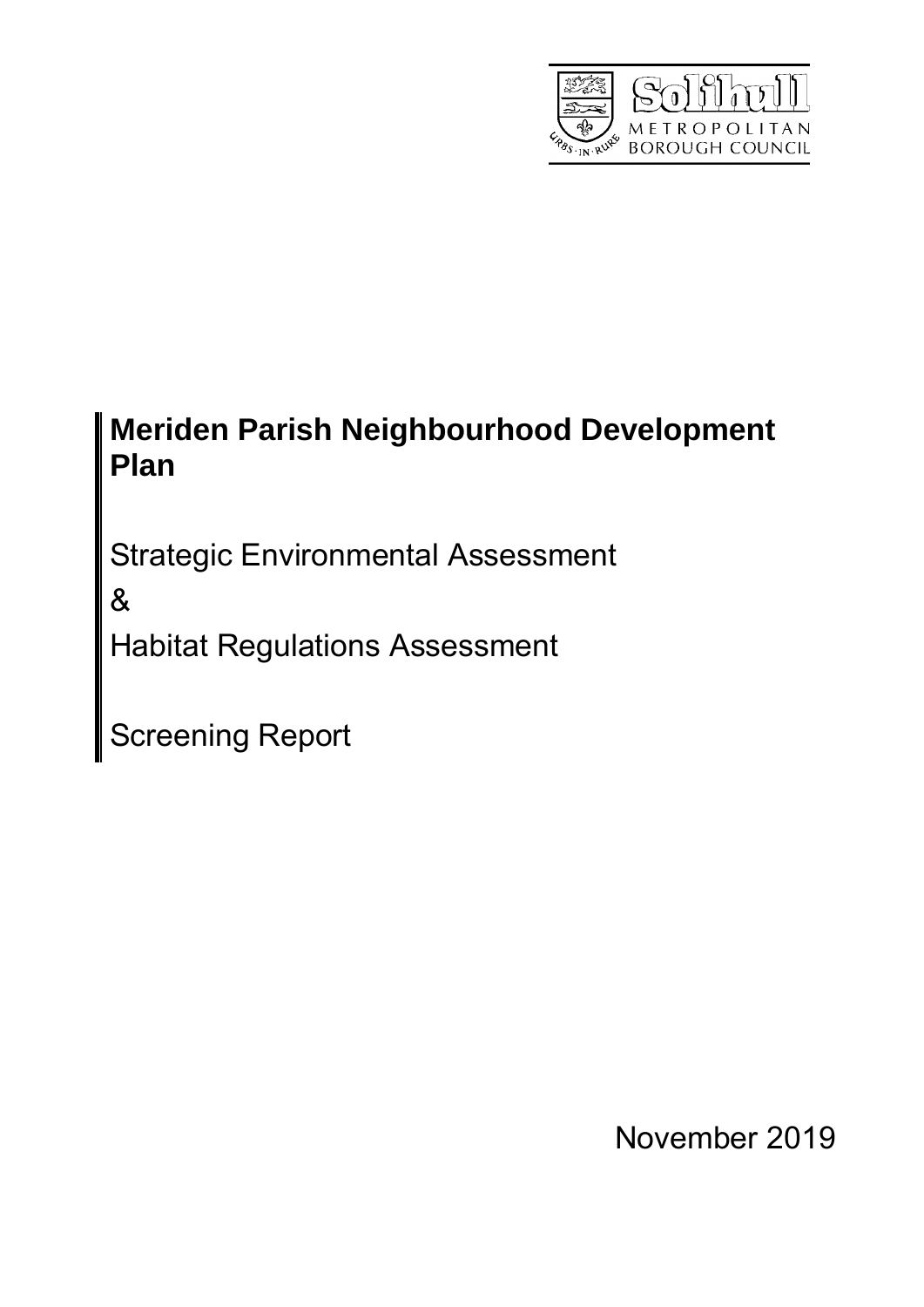# **Contents**

|    |                                                                                                   | Page           |
|----|---------------------------------------------------------------------------------------------------|----------------|
| 1. | <b>Introduction</b>                                                                               | 1              |
|    | Introduction                                                                                      | 1              |
|    | The Meriden Parish Neighbourhood Development Plan                                                 | 1              |
| 2. | <b>Legislative Background</b>                                                                     | 5              |
|    | Introduction                                                                                      | 5              |
|    | The Requirement for Strategic Environmental Assessment                                            | 5              |
|    | The Requirement for Habitat Regulations Assessment                                                | 6              |
| 3. | <b>Strategic Environmental Assessment Screening</b>                                               | $\overline{7}$ |
|    | Criteria for Assessing the Effects of the Meriden Parish Neighbourhood<br><b>Development Plan</b> | $\overline{7}$ |
|    | Assessment                                                                                        | $\overline{7}$ |
|    | <b>Screening Outcome</b>                                                                          | 10             |
| 4. | <b>Habitat Regulations Assessment</b>                                                             | 11             |
|    | Introduction                                                                                      | 11             |
|    | <b>Relevant Natura 2000 Sites</b>                                                                 | 11             |
|    | <b>Screening Outcome</b>                                                                          | 13             |
| 5. | <b>Summary and Conclusions of the Screening Assessments</b>                                       | 14             |
|    | Summary                                                                                           | 14             |
|    | <b>Strategic Environmental Assessment</b>                                                         | 14             |
|    | <b>Habitat Regulations Assessment</b>                                                             | 14             |

# **Appendices**

- 1 Assessment of the Meriden Parish Neighbourhood Development Plan draft policies and general conformity to the adopted Solihull Local Plan and Gypsy and Traveller Site Allocations Plan
- 2 Extract from Solihull MBC Local Development Framework Core Strategy (now the Solihull Local Plan) Habitat Regulations Appropriate Assessment Stage 1: Further Screening Report
- 3 Extract from Solihull Metropolitan Borough Council Local Development Framework Core Strategy (now the Solihull Local Plan) Habitat Regulations Appropriate Assessment Stage 1: Additional Screening to consider Gypsy and Traveller Site Allocations Development Plan Document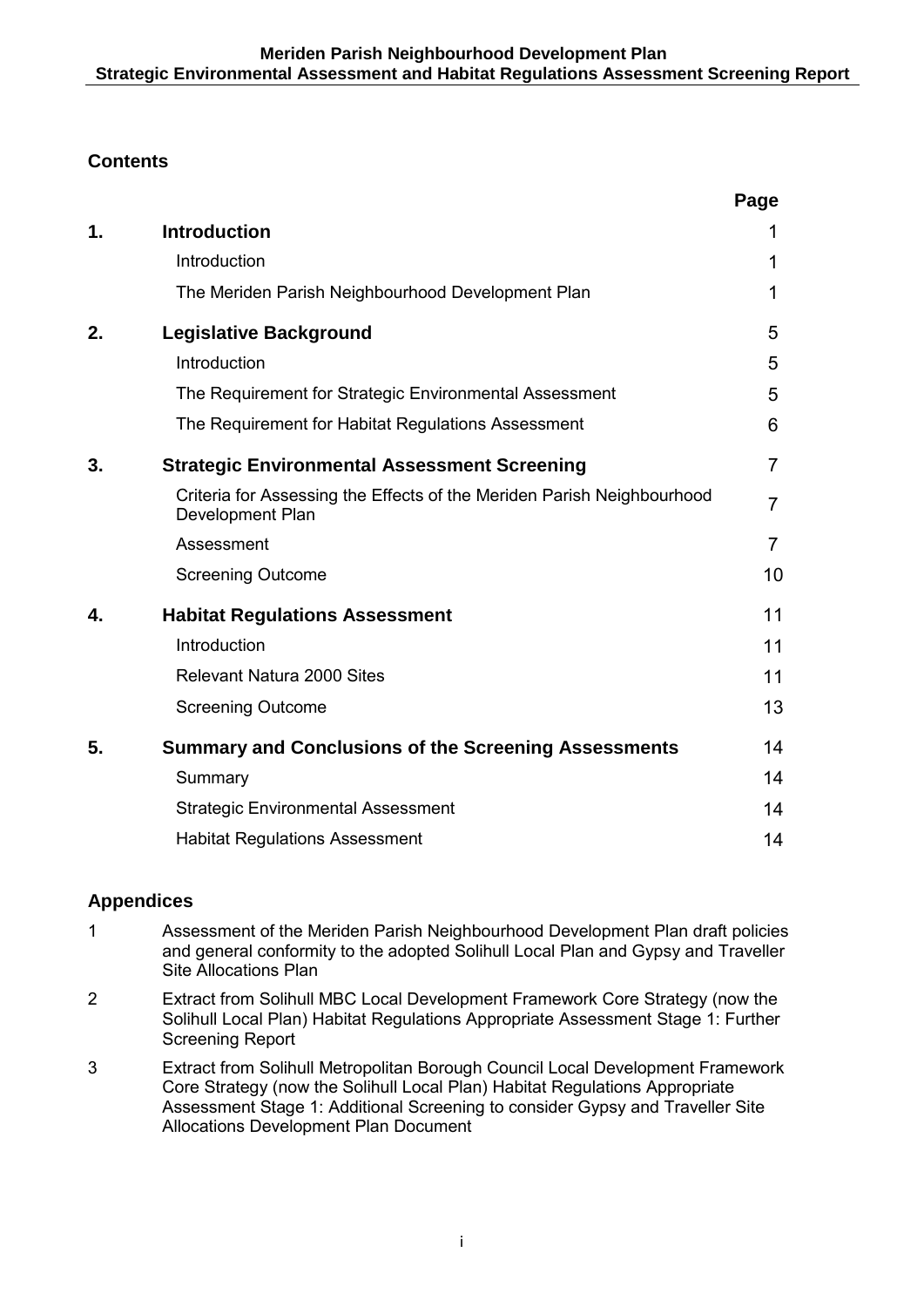# **1. INTRODUCTION**

# **1.1. Introduction**

- 1.1.1 This screening report is designed to determine whether the contents of the Meriden Parish Neighbourhood Development Plan (hereafter referred to as Meriden Parish NDP) requires a Strategic Environmental Assessment (SEA) in accordance with the European Directive 2001/42/EC and associated Environmental Assessment of Plans and Programmes Regulations 2004; and / or a Habitat Regulations Assessment (HRA) in accordance with Article 6(3) and (4) of the EU Habitats Directive.
- 1.1.2 Meriden Parish Council has commenced preparation of a Neighbourhood Plan and has provided a first draft for Solihull Council's informal comments. The Parish Council has recently embarked on pre-submission consultation and publicity of the Neighbourhood Plan in accordance with Regulation 14 of Neighbourhood Planning (General) Regulations 2012. This pre-submission consultation draft version of the Plan has formed the basis of this screening opinion.

# **1.2. The Meriden Parish Neighbourhood Development Plan**

- 1.2.1 The Neighbourhood Plan applies to the Parish of Meriden in the Borough of Solihull. The Parish includes the village of Meriden and the areas of Millison's Wood, Eaves Green, Church Lane and Harvest Hill. The parish is broadly bounded by the A45 by-pass to the north, by a tributary of the river Blythe to the east, by another tributary of the Blythe to the south and the A452 by-pass to the west.
- 1.2.2 The area surrounding the village of Meriden is predominantly Green Belt. It is a mix of agricultural land and woodland (parts of the former Forest of Arden) with some large sand and gravel extraction quarries to the west. There are two conservation areas: Meriden Green Conservation Area (including the village green at the centre of the village of Meriden) and Meriden Hill Conservation Area with its cluster of listed buildings including the church of St Lawrence.
- 1.2.3 The Meriden Parish NDP will set out how the people of Meriden Parish wish to see their community develop in the future. Drawing on the evidence base and community feedback, it sets out what the area is like currently using a character appraisal, and establishes a long term vision and aspirations for the area.
- 1.2.4 The draft plan sets out six strategic objectives and topics to deliver the Vision, which are summarised as follows:
	- **Housing**  To promote new high-quality homes in appropriate sustainable locations that meet the needs of the village and borough without compromising the distinctive and attractive setting of the village or the natural environment
	- **Natural Environment** To safeguard the natural environment and enhance biodiversity through sensitive development which protects and enriches the landscape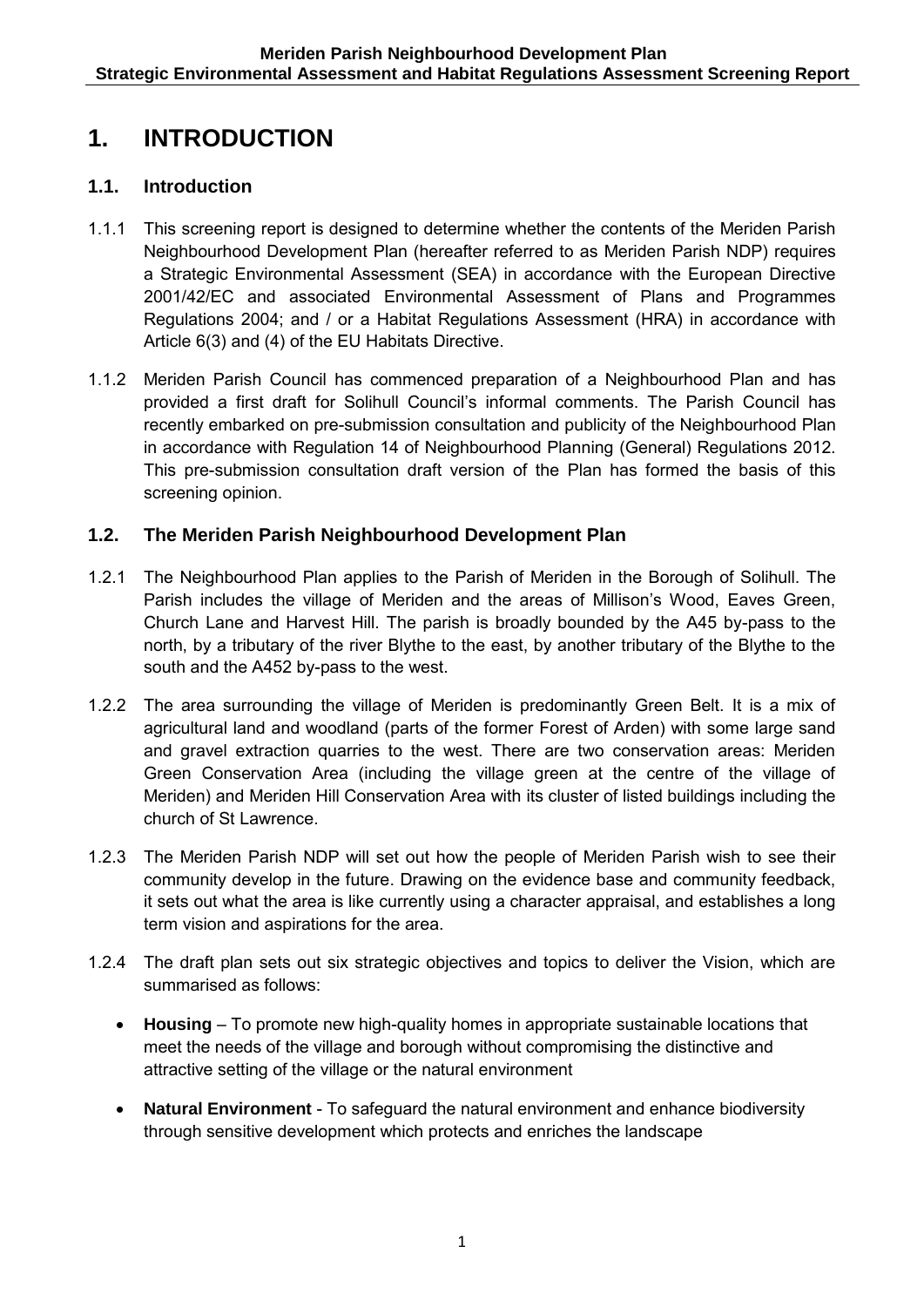- **Built Environment** To promote high quality sustainable design whilst ensuring the historic environment is preserved and enhanced
- **Local Community** To ensure that valued community facilities, local shops and services are maintained and where possible enhanced in order to promote sustainable living
- **Local Economy** To contribute to building a strong, sustainable, responsive and competitive economy by ensuring that sufficient land of the appropriate type is available in the right places and at the right time to support growth and innovation; and by identifying and coordinating development requirements, including the provision of infrastructure
- **Traffic, Transport and Road Safety** To seek on-going improvements to traffic management, transport and parking
- 1.2.5 These objectives provide the basis for 26 policies in the draft Meriden Parish NDP with an additional 4 'Projects' set out within the Traffic, Transport and Road Safety chapter. No site allocations are proposed in the draft Plan.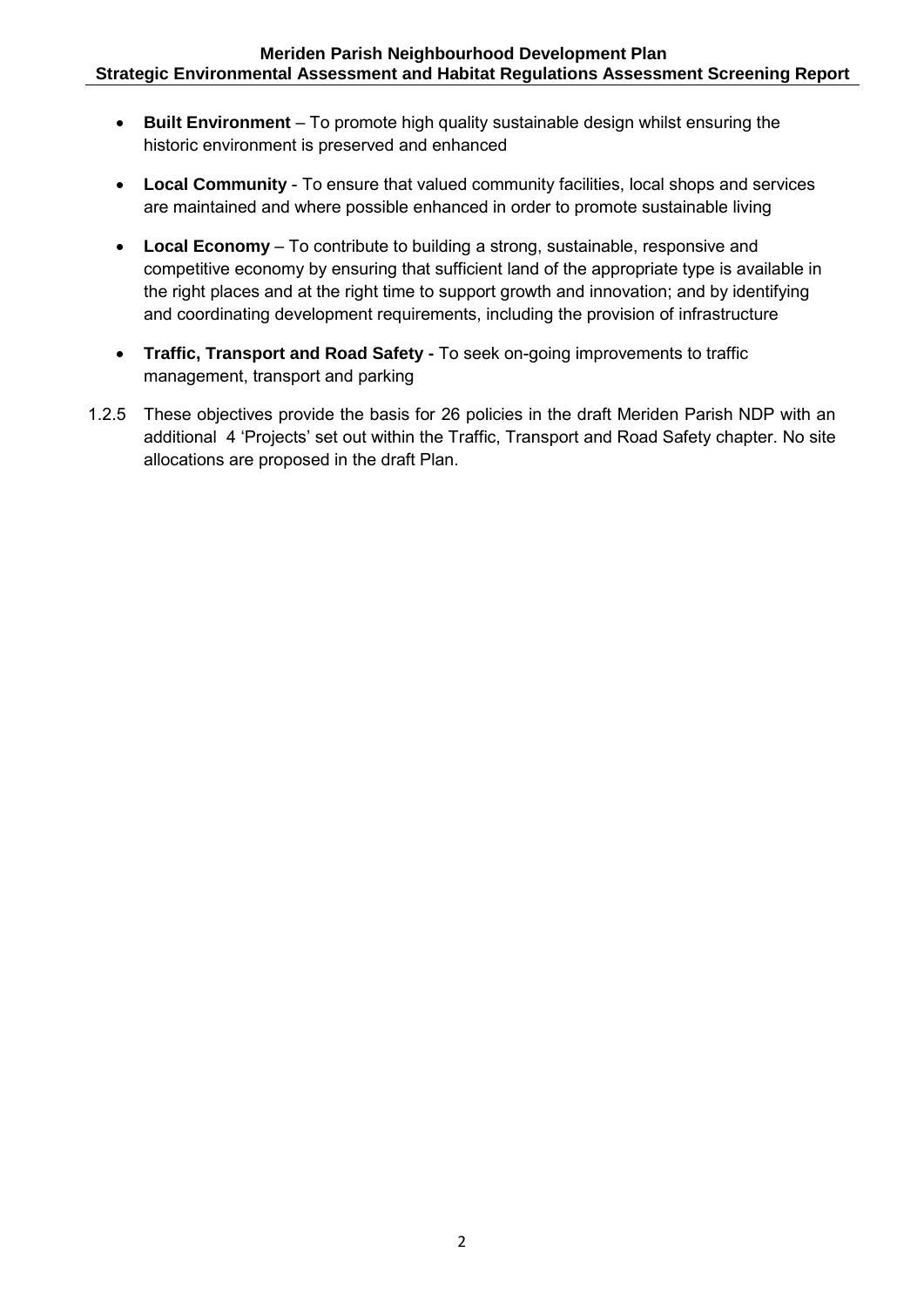1.2.6 The Neighbourhood Plan proposes policies on the following topics:

| <b>Housing</b>           | <b>Natural</b><br><b>Environment</b> | <b>Built Environment</b>                    | <b>Local Community</b>                                                 | <b>Local Economy</b>                                                             | <b>Traffic, Transport</b><br>and Road Safety |
|--------------------------|--------------------------------------|---------------------------------------------|------------------------------------------------------------------------|----------------------------------------------------------------------------------|----------------------------------------------|
| <b>Housing</b><br>Growth | <b>Valued Landscapes</b>             | Responding to Local<br>Character            | Designated<br><b>Community Assets</b>                                  | Protecting and<br><b>Enhancing Existing</b><br><b>Employment Sites</b>           | Managing the Impact<br>of Traffic            |
| Local Needs<br>Housing   | <b>Biodiversity</b>                  | Use of Brownfield Land                      | Protecting and<br><b>Enhancing Health</b><br>Opportunities             | Protecting and<br><b>Enhancing the Village</b><br>Centre                         |                                              |
| <b>Housing</b><br>Design | Green Infrastructure                 | <b>Designated Heritage</b><br><b>Assets</b> | Protecting and<br><b>Enhancing Education</b><br>and Library facilities | <b>Promoting High Speed</b><br><b>Broadband and Mobile</b><br>Telecommunications |                                              |
|                          | Woodland and<br><b>Meadow Policy</b> | Promoting Walking and<br>Cycling            | <b>Designated Local</b><br><b>Green Space</b>                          | Agricultural Land and<br><b>Farm Diversification</b>                             |                                              |
|                          | Flooding and<br>Drainage             | Advertisements                              | <b>Allotments</b>                                                      | Homeworking and Live-<br><b>Work Units</b>                                       |                                              |
|                          | Renewable and Low<br>Carbon Energy   |                                             |                                                                        | Leisure and Tourism                                                              |                                              |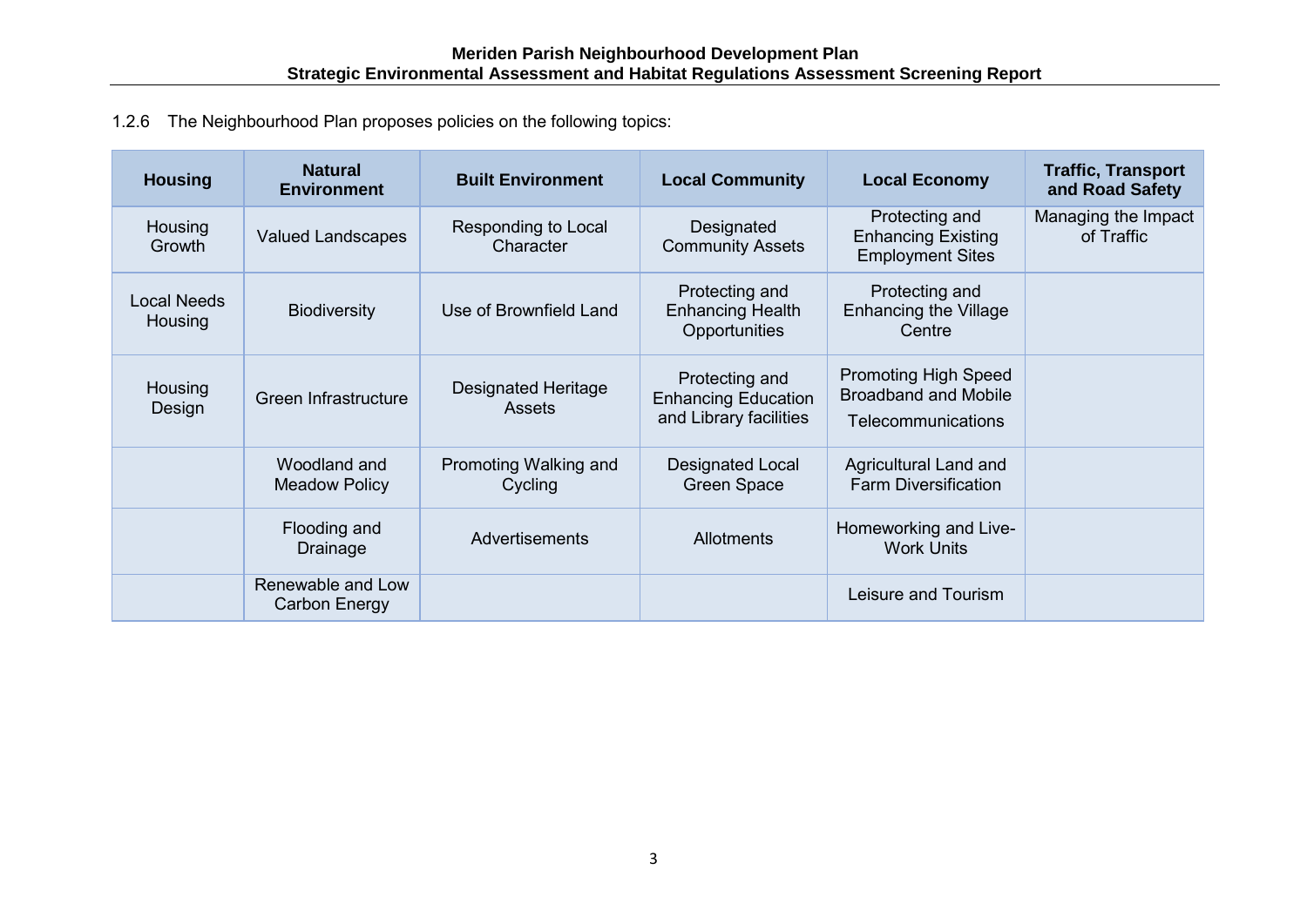1.2.7 Section 2 of this document sets out the legislative background to SEA and HRA and outlines the regulations that require the need for this screening exercise. Section 3 provides a screening assessment of the likely significant environmental effects of the Meriden Parish NDP and whether there is a need for a full SEA. Section 4 provides a screening assessment of the likely significant effects of the implementation of the Meriden Parish NDP and the need for a HRA. Section 5 provides a summary and conclusions.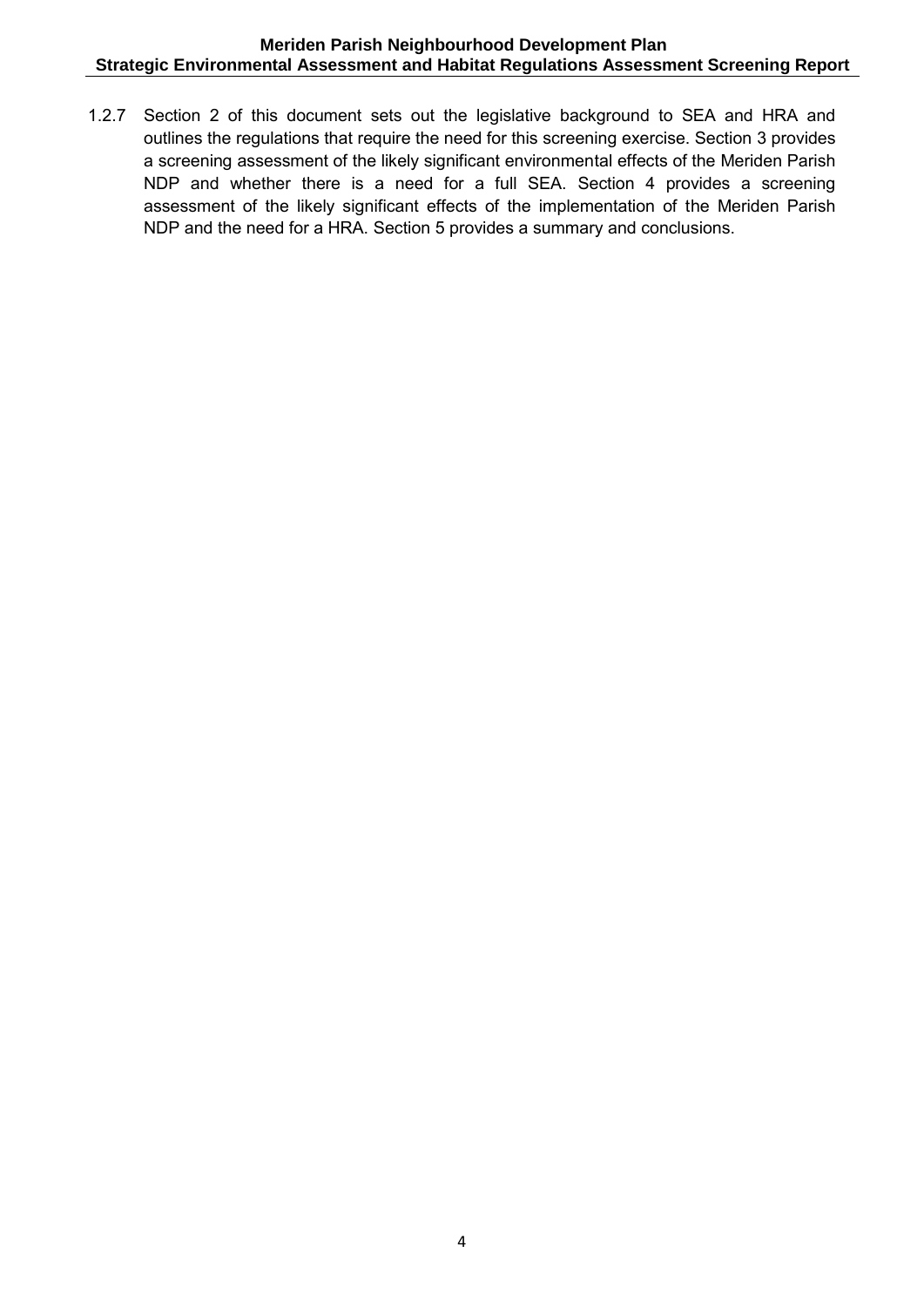# **2. Legislative Background**

# **2.1. Introduction**

1

2.1.1 A Neighbourhood Plan must meet certain basic conditions<sup>1</sup>. This includes demonstrating that the Neighbourhood Plan does not breach, and is otherwise compatible with, EU obligations. Draft Neighbourhood Plan proposals should therefore be assessed to determine whether the plan is likely to have significant environmental effects or a significant effect on a European important habitat.

# **2.2. The Requirement for Strategic Environmental Assessment**

- 2.2.1 The basis for Strategic Environmental Assessments and Sustainability Appraisal legislation is European Directive 2001/42/EC and was transposed into English law by the Environmental Assessment of Plans and Programmes Regulations 2004, or SEA Regulations. Detailed Guidance of these regulations can be found in the Government publication 'A Practical Guide to the Strategic Environmental Assessment Directive' (ODPM 2005).
- 2.2.2 Where a Neighbourhood Plan could have significant environmental effects, it may require SEA. Guidance states that the requirement for SEA and the level of detail needed will depend on what is proposed. SEA may be required, for example, where:
	- a Neighbourhood Plan allocates sites for development;
	- the Neighbourhood Area contains sensitive natural or heritage assets that may be affected by the proposals in the plan;
	- the Neighbourhood Plan is likely to have significant environmental effects that have not already been considered and dealt with through a sustainability appraisal of the Local Plan.
- 2.2.3 The Planning and Compulsory Purchase Act 2004 required Local Authorities to produce Sustainability Appraisals (SA) for all local development documents to meet the requirement of the EU Directive on SEA. It is considered best practice to incorporate requirements of the SEA Directive into an SA.
- 2.2.4 However, the 2008 Planning Act amended the requirement to undertake SA for Development Plan Documents (DPDs) only, but did not remove the requirement to produce SEA. Neighbourhood Plans are not DPDs meaning there is no legal requirement to have SA undertaken on them; however, Neighbourhood Plans may still require SEA.
- 2.2.5 In accordance with Regulation 9 of the Environmental Assessment of Plans and Programmes Regulations 2004, Draft Neighbourhood Plan proposals should therefore be assessed to determine whether the plan is likely to have significant environmental effects. This process is commonly referred to as a "screening" assessment and determines whether a full assessment is needed.

 $1$  The basic conditions are set out in 8(2) of Schedule 4B of the Town and Country Planning Act 1990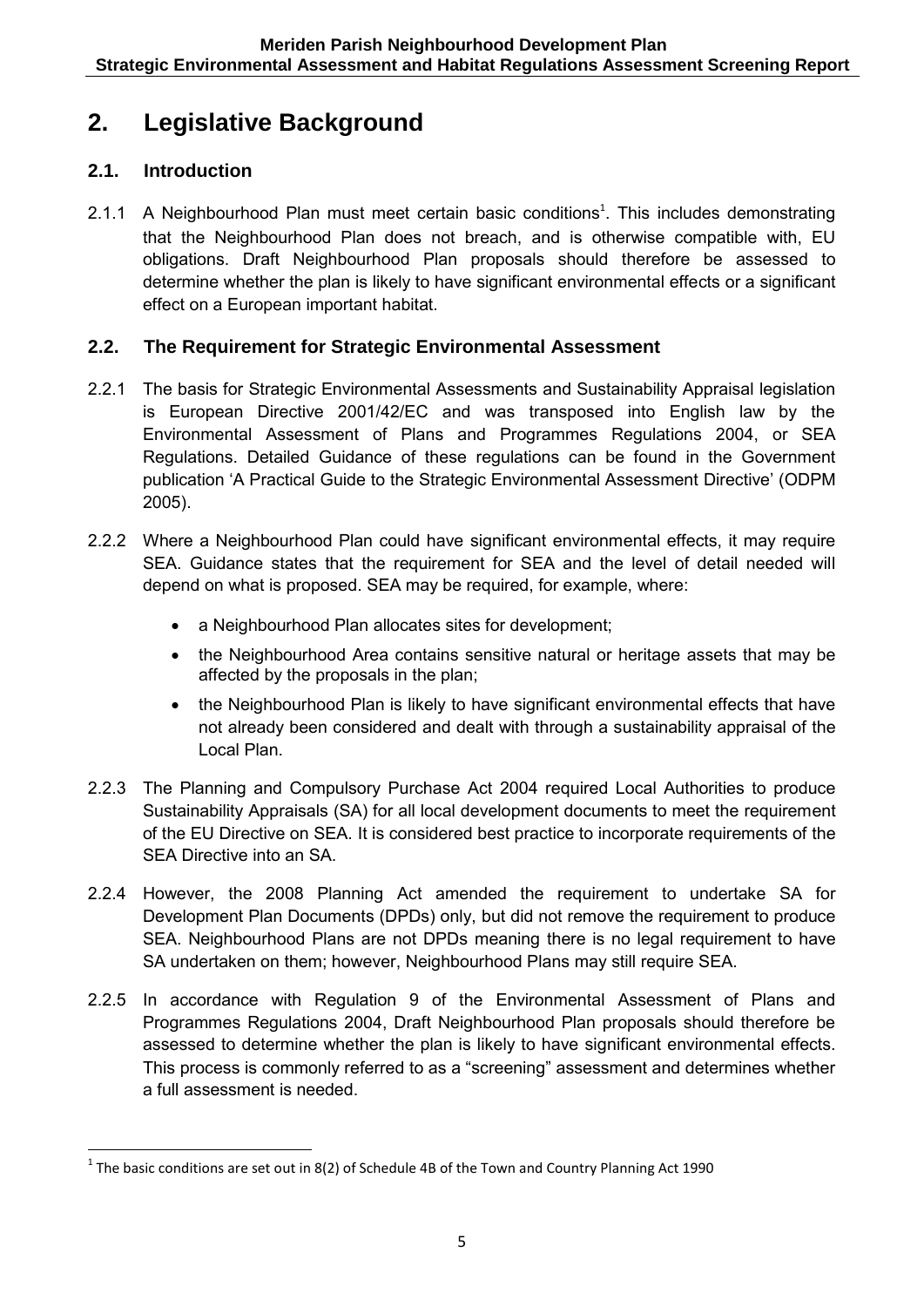2.2.6 To fulfil the legal requirement to identify if the Meriden Parish NDP requires SEA, a screening for SEA and the criteria for establishing whether a full assessment is needed, is undertaken in Section 3 of this report.

# **2.3. The Requirement for Habitat Regulations Assessment**

- 2.3.1 Articles 6(3) and 6 (4) of the European Council Directive 92/43/EEC on the Conservation of Natural Habitats and Wild Flora and Fauna state that an Appropriate Assessment is required for strategic land use plans that are considered likely to have a significant effect on a Natura 2000 site, either individually or in combination with other plans or projects. Natura 2000 sites are those sites designated under the Habitats Directive to ensure the protection of European important habitats, and include Special Areas of Conservation (SAC), Special Protection Areas (SPA), Offshore Marine Sites (OMS) and, within the UK, Ramsar sites.
- 2.3.2 A HRA is required when it is deemed that likely negative significant effects may occur on Natura 2000 sites as a result of the implementation of a plan / project.
- 2.3.3 To fulfil the legal requirements to identify if likely significant effects will occur with the implementation of the Meriden Parish NDP upon Natura 2000 sites, a screening assessment has been undertaken in Section 4 of this report.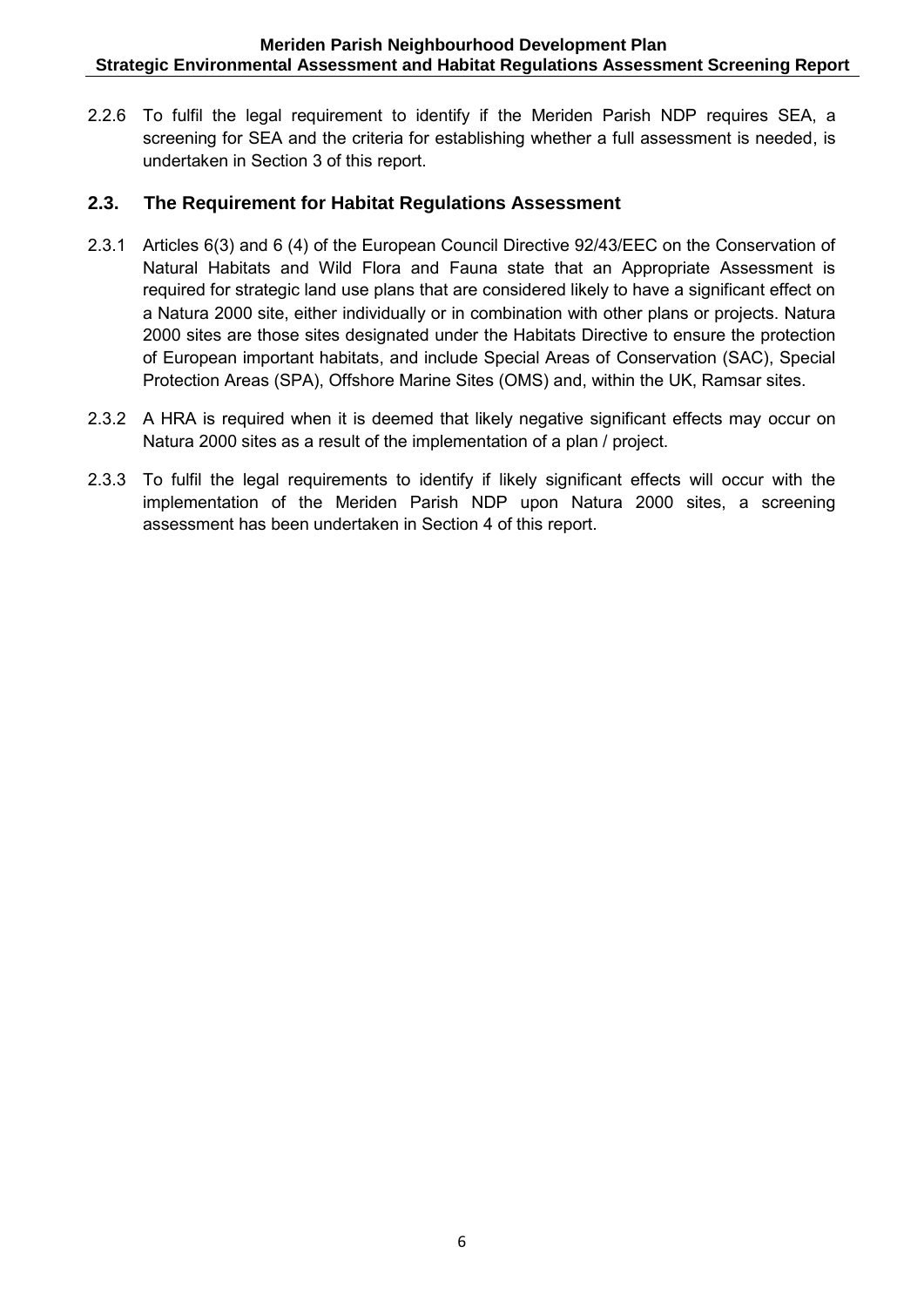# **3. Strategic Environmental Assessment Screening**

# **3.1. Criteria for Assessing the Effects of the Meriden Parish Neighbourhood Development Plan**

- 3.1.1 Criteria for determining the likely significance of effects referred to in Article 3(5) of Directive 2001/42/EC are set out below:
	- 1. The characteristics of plans and programmes, having regard, in particular, to
		- the degree to which the plan or programme sets a framework for projects and other activities, either with regard to the location, nature, size and operating conditions or by allocating resources,
		- the degree to which the plan or programme influences other plans and programmes including those in a hierarchy,
		- the relevance of the plan or programme for the integration of environmental considerations in particular with a view to promoting sustainable development,
		- environmental problems relevant to the plan or programme,
		- the relevance of the plan or programme for the implementation of Community legislation on the environment (e.g. plans and programmes linked to wastemanagement or water protection).
	- 2. Characteristics of the effects and of the area likely to be affected, having regard, in particular, to
		- the probability, duration, frequency and reversibility of the effects,
		- the cumulative nature of the effects,
		- the transboundary nature of the effects,
		- the risks to human health or the environment (e.g. due to accidents),
		- the magnitude and spatial extent of the effects (geographical area and size of the population likely to be affected),
		- the value and vulnerability of the area likely to be affected due to:
			- special natural characteristics or cultural heritage,
			- exceeded environmental quality standards or limit values,
			- intensive land-use,
		- the effects on areas or landscapes which have a recognised national, Community or international protection status.

Source: Annex II of SEA Directive 2001/42/EC

# **3.2. Assessment**

3.2.1 One of the basic conditions for Neighbourhood Plans is the requirement for them to be in general conformity with the strategic polices contained in the development plan for the area of the authority. The Solihull Local Plan was adopted in December 2013 and the Solihull Gypsy and Traveller Site Allocations Plan in December 2014, therefore the Meriden Parish NDP must be in general conformity with these documents. Both the Local Plan and Gypsy and Traveller Site Allocations Plan were subject to a full SA which included a SEA. This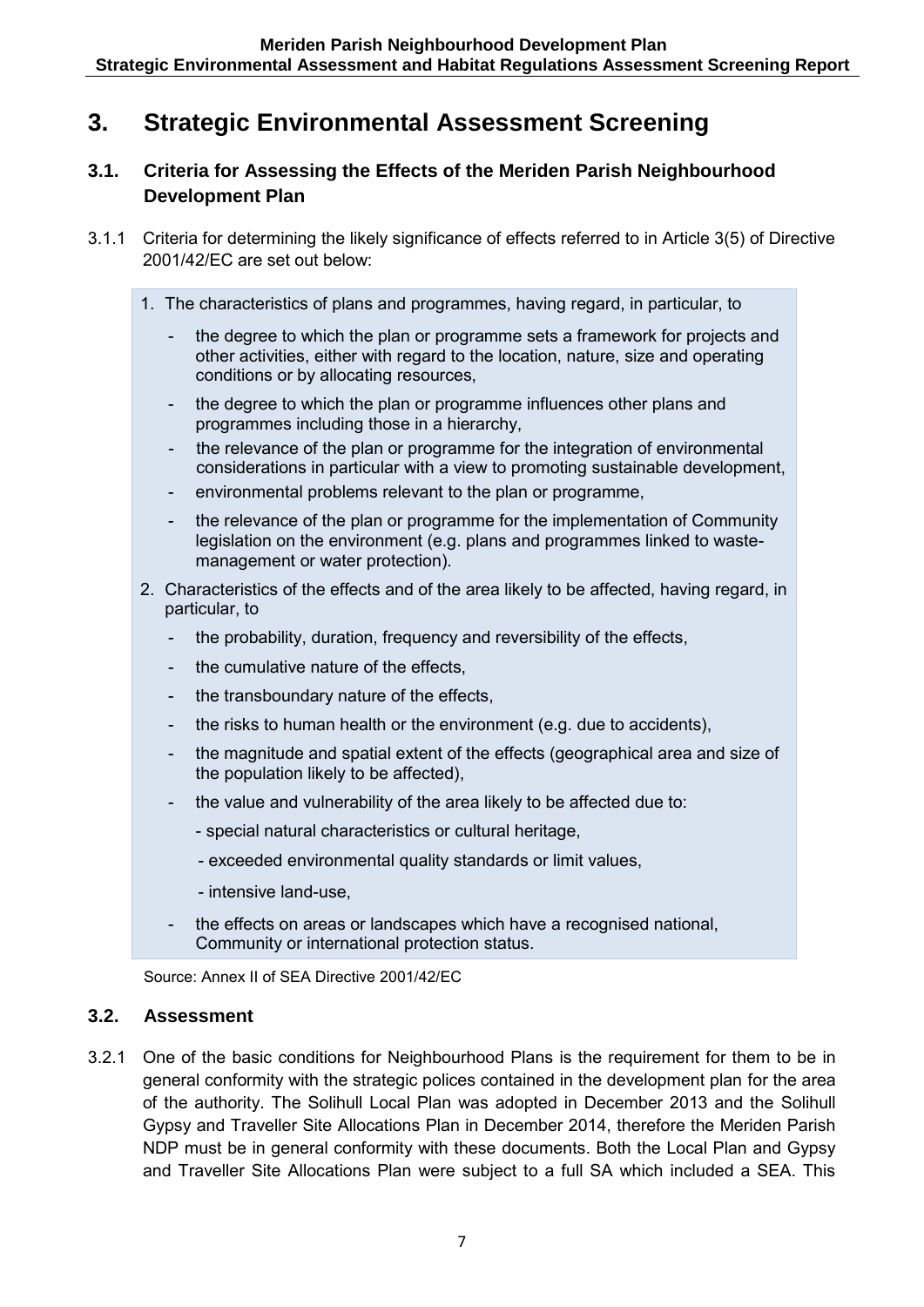ensured that there were no likely significant effects which would be produced from the implementation of the either Plan, and if so, ensured mitigation measures were in place.

- 3.2.2 An assessment of the proposed Meriden Parish NDP policies and their conformity / conflict with the adopted Solihull Local Plan and Gypsy and Traveller Site Allocations Plan is provided in Appendix 1. This confirms that there is general conformity and limited conflict between the Solihull Local Plan, the Gypsy and Traveller Site Allocations Plan and the Meriden Parish NDP, and there are no significant changes introduced by the Meriden Parish NDP.
- 3.2.3 The diagram below illustrates the process for screening a document to ascertain whether a full SEA is required.

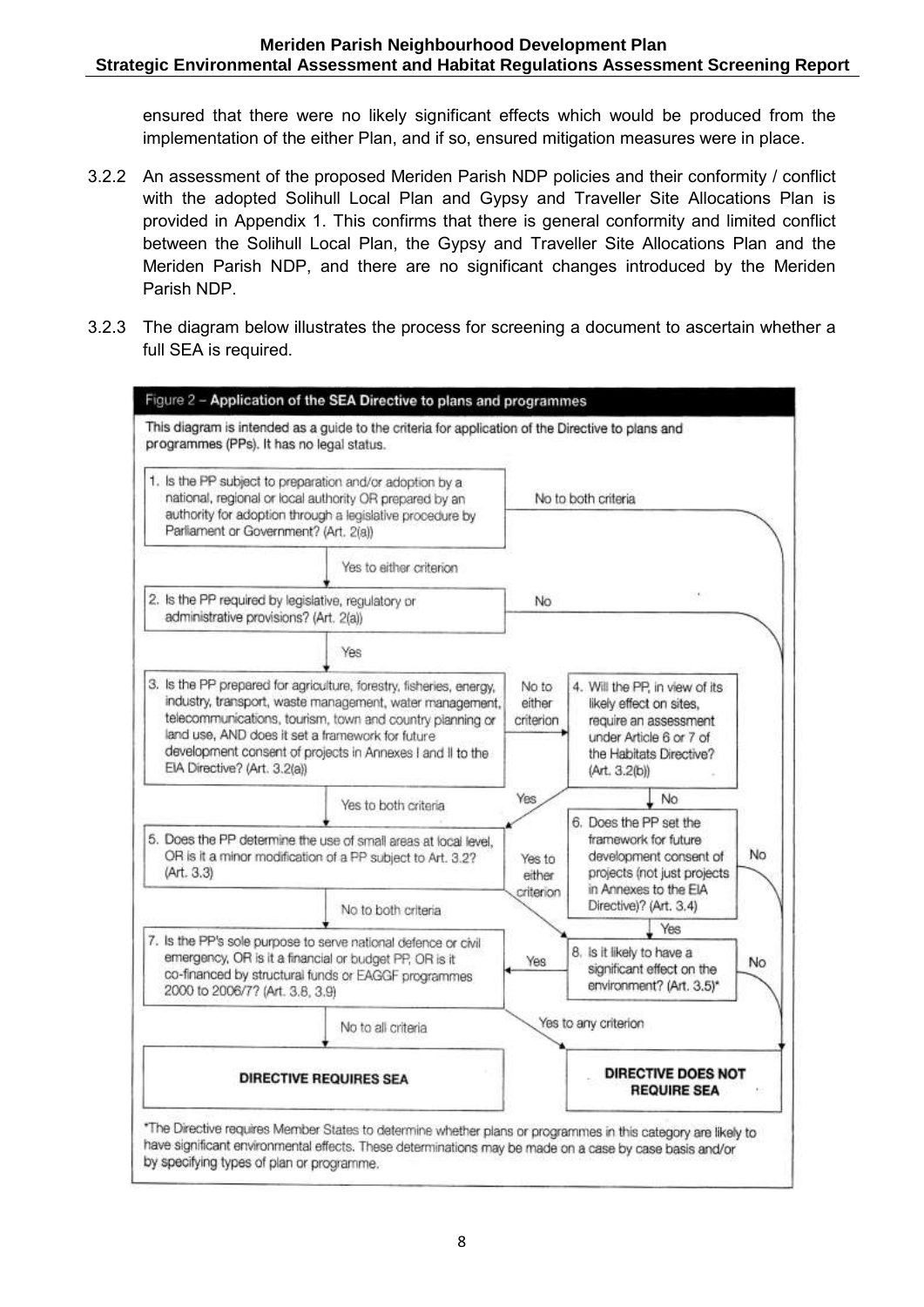3.2.4 The process above has been undertaken and the findings can be viewed in Table 1 below. This shows the assessment of whether the Meriden Parish NDP will require a full SEA. The questions in Table 1 are drawn from the diagram above which sets out how the SEA Directive should be applied.

| Table 1: Establishing the Need for SEA                                                                                                                                                                                                                                                                                                              |     |                                                                                                                                                                                                                                                                                                                                                                                                          |
|-----------------------------------------------------------------------------------------------------------------------------------------------------------------------------------------------------------------------------------------------------------------------------------------------------------------------------------------------------|-----|----------------------------------------------------------------------------------------------------------------------------------------------------------------------------------------------------------------------------------------------------------------------------------------------------------------------------------------------------------------------------------------------------------|
| <b>Stage</b>                                                                                                                                                                                                                                                                                                                                        | Y/N | <b>Reason</b>                                                                                                                                                                                                                                                                                                                                                                                            |
| 1. Is the PP (plan or programme) subject to<br>preparation and/or adoption by a national,<br>regional or local authority OR prepared by<br>an authority for adoption through a<br>legislative procedure by Parliament or<br>Government? (Art. 2(a))                                                                                                 | Y   | The Meriden Parish NDP is not a<br>DPD, however, if the document<br>receives 50% or more votes in<br>support at referendum, it will be<br>adopted by Solihull Metropolitan<br>Borough Council.                                                                                                                                                                                                           |
| 2. Is the PP required by legislative, regulatory<br>or administrative provisions? (Art. 2(a))                                                                                                                                                                                                                                                       | N   | Communities have the right to<br>produce a Neighbourhood Plan if they<br>so wish. There is no legislative,<br>regulatory or administrative<br>requirement to produce a<br>Neighbourhood Plan. However, if<br>adopted, the Plan would form part of<br>the statutory development plan and it<br>is therefore considered necessary to<br>answer the following questions to<br>determine if SEA is required. |
| 3. Is the PP prepared for agriculture, forestry,<br>fisheries, energy, industry, transport, waste<br>management, water management,<br>telecommunications, tourism, town and<br>country planning or land use, AND does it<br>set a framework for future development<br>consent of projects in Annexes I and II to<br>the EIA Directive? (Art 3.2(a)) | Y   | The Meriden Parish NDP is prepared<br>for Town and Country Planning and<br>land use. It therefore sets out a<br>framework of future development in<br>the Neighbourhood Area to which it<br>applies.                                                                                                                                                                                                     |
| 4. Will the PP, in view of its likely effect on<br>sites, require an assessment for future<br>development under Article 6 or 7 of the<br>Habitats Directive? (Art. 3.2 (b))                                                                                                                                                                         | N   | See screening assessment for HRA<br>in Section 5 of this report.                                                                                                                                                                                                                                                                                                                                         |
| 5. Does the PP Determine the use of small<br>areas at local level, OR is it a minor<br>modification of a PP subject to Art. 3.2?<br>(Art. 3.3)                                                                                                                                                                                                      | Y   | The Meriden Parish NDP will include<br>policies which will influence the use of<br>small areas and sites at a local level.<br>However, it does not propose to<br>significantly increase the quantum of<br>development already planned for in<br>the adopted Local Plan.                                                                                                                                  |
| 6. Does the PP set the framework for future<br>development consent of projects (not just<br>projects in annexes to the EIA Directive)?<br>(Art 3.4)                                                                                                                                                                                                 | Y   | Once adopted, the Meriden Parish<br>NDP will form part of the statutory<br>development plan and will be used in<br>the determination of planning<br>applications.                                                                                                                                                                                                                                        |
| 7. Is the PP's sole purpose to serve the<br>national defence or civil emergency, OR is<br>it a financial or budget PP, OR is it co-<br>financed by structural funds or EAGGF<br>programmes 2000 to 2006/7? (Art 3.8, 3.9)                                                                                                                           | N   | N/A                                                                                                                                                                                                                                                                                                                                                                                                      |
| 8. Is it likely to have a significant effect on the                                                                                                                                                                                                                                                                                                 | N   | The Meriden Parish NDP is unlikely                                                                                                                                                                                                                                                                                                                                                                       |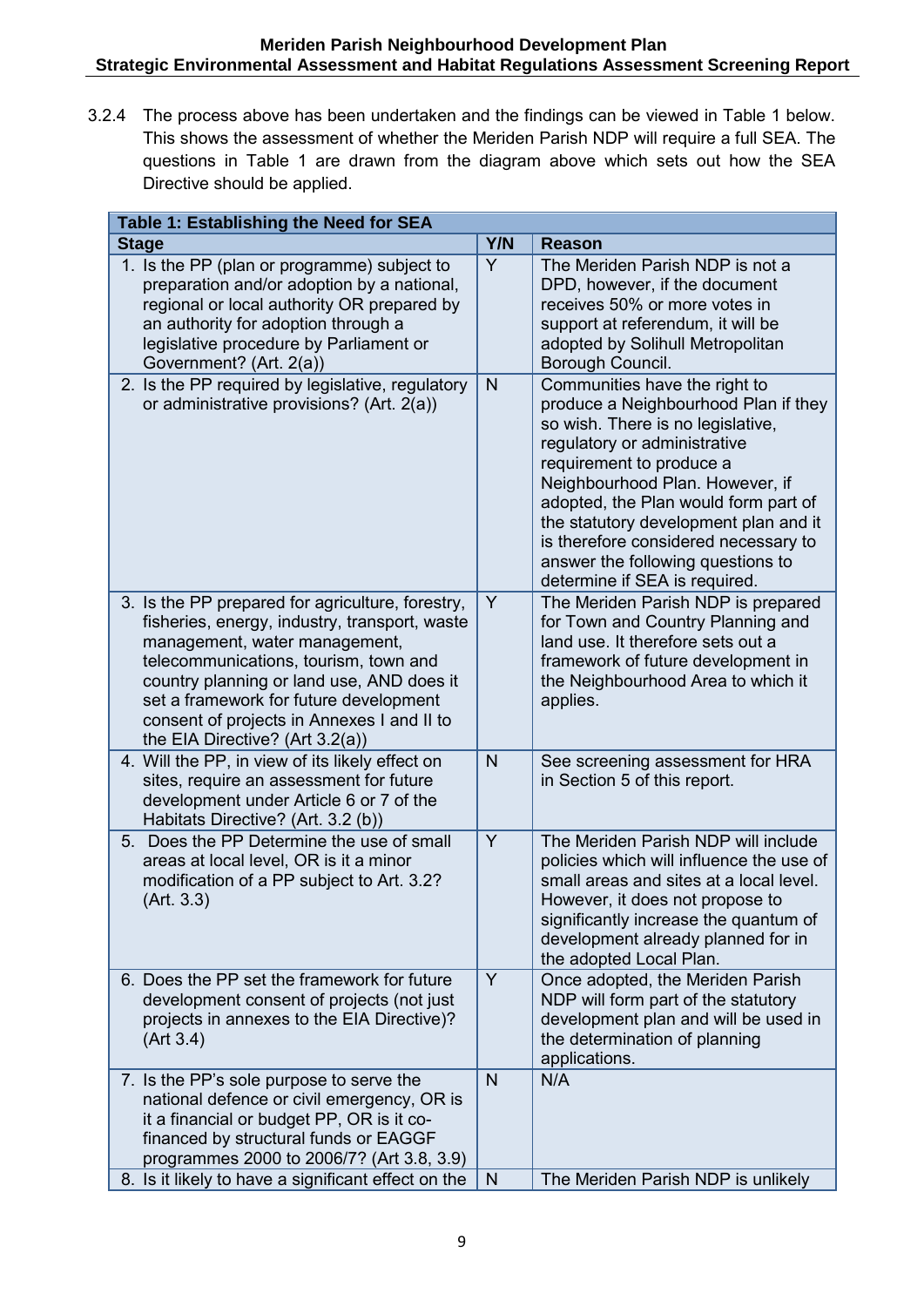| environment? (Art. 3.5) | I to have any significant effect on the |
|-------------------------|-----------------------------------------|
|                         | environment.                            |

# **3.3. Screening Outcome**

3.2.5 As a result of the assessment in Table 1 above, it is unlikely that there will be any significant environmental effects arising from the Meriden Parish NDP that were not covered in the Sustainability Appraisal / SEA of the Solihull Local Plan and the Gypsy and Traveller Site Allocations Document. The Meriden Parish NDP does not allocate sites for development, no sensitive natural heritage assets are affected by the proposals in the plan and as such, it is concluded that the Meriden Parish NDP does not require a full SEA to be undertaken.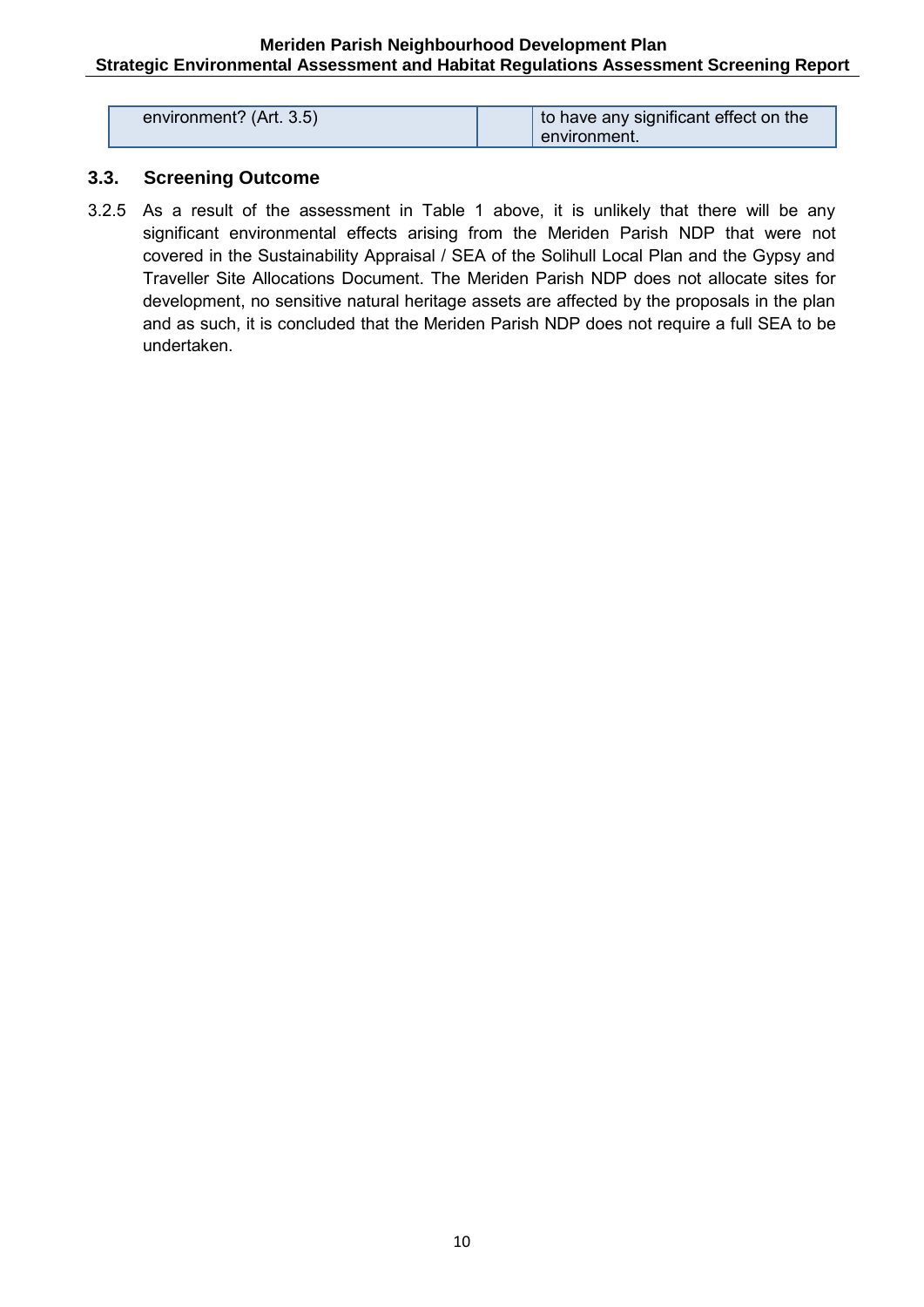# **4. Habitat Regulations Assessment Screening**

# **4.1. Introduction**

4.1.1. The HRA process is broadly divisible into three distinct stages, with the need to complete each stage determined by the results of the previous stage. In summary these are:

# o **Stage 1: Evidence Gathering and Screening**

This stage is associated with collecting evidence regarding those parts of the Natura 2000 network that have the potential to be impacted by the strategic land-use plan, either alone, or in combination with other projects or plans. Where no significant effects are perceived, sites may be screened out of the need for further assessment during Stage 2.

### o **Stage 2: Appropriate Assessment of Significant Impacts**

Where it is considered a Natura 2000 site may experience significant effects from a project or strategic land-use plan, either alone or in combination, a detailed assessment of likelihood and severity of the impact on the integrity of the Natura 2000 network is undertaken. This assessment is based on a detailed review of the project or plan in conjunction with the structure, function and conservation objectives of the Natura 2000 site. This stage may also include a preliminary assessment regarding the potential for the identified impacts to be mitigated.

### o **Stage 3: Assessment of Alternative Solutions and Mitigation Measures**

Where impacts on the integrity of the Natura 2000 network are perceived, this stage examines alternative ways of achieving the objectives of the project or strategic landuse plan in order to avoid these impacts. Where potential for adverse impacts remains, and where it is deemed that a project or land-use plan should proceed for Imperative Reasons of Overriding Public Interest, (IROPI), an investigation of appropriate mitigation and compensatory measures is undertaken.

4.1.2. This report focuses of Stage 1 of the process.

# **4.2. Relevant Natura 2000 Sites**

4.2.1. No Natura 2000 sites fall within or adjacent to the Solihull MBC boundary. However, 11 Natura 2000 sites are within a 50km radius of Solihull Borough (as identified in the Table below), as well as the Peak District Dales SAC, which forms part of the most visited National Park in the united Kingdom, which is within 75km.

| Natural 2000 site                  | <b>Distance from Solihull MBC boundary</b> |
|------------------------------------|--------------------------------------------|
| Ensor's Pool SAC                   | 8.9 km                                     |
| <b>Cannock Extension Canal SAC</b> | 19.1 km                                    |
| River Mease SAC                    | 21.4 km                                    |
| Fens Pool SAC;                     | $21.6 \text{ km}$                          |
| Lyppard Grange Ponds SAC           | 28 1 km                                    |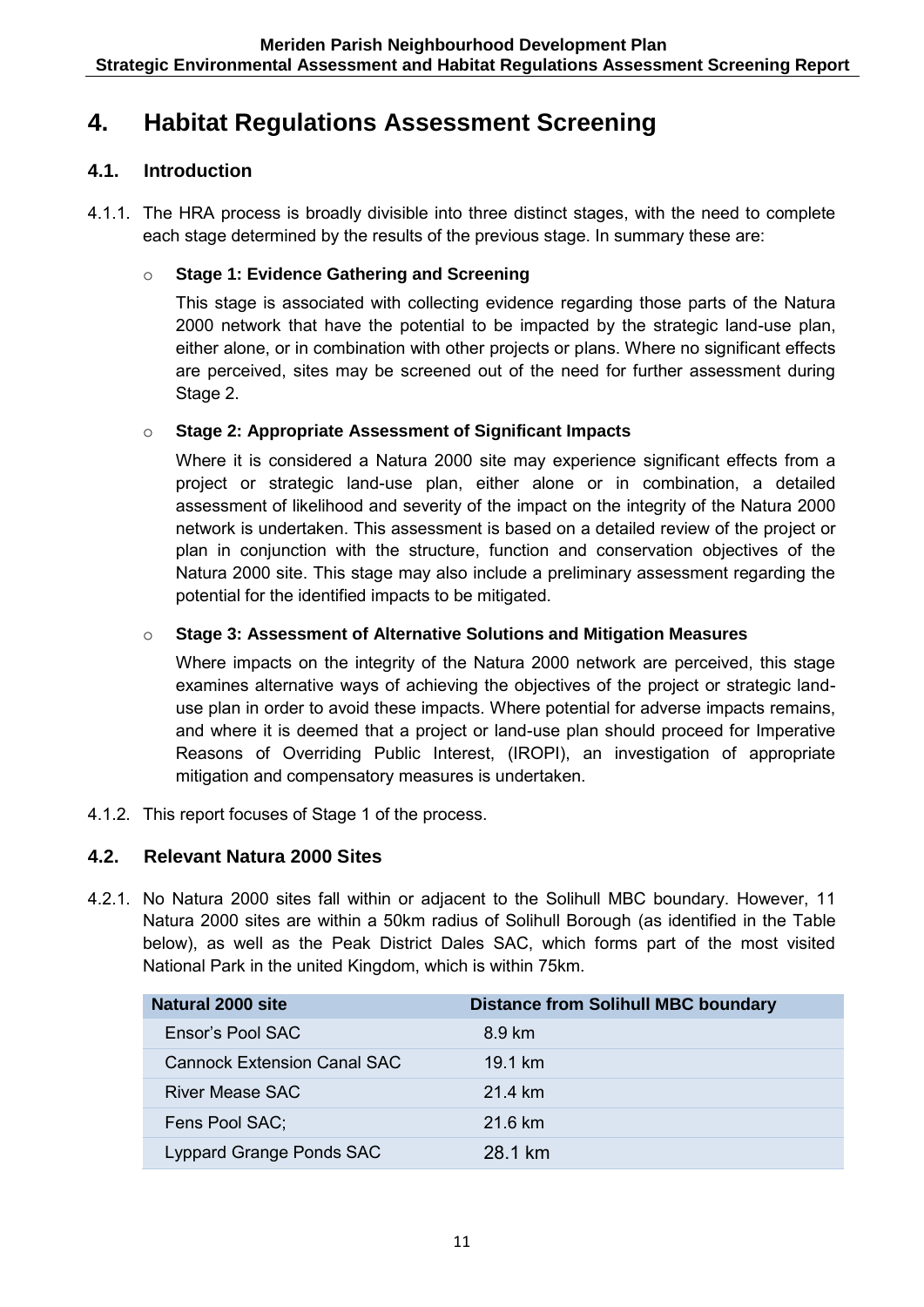| Cannock Chase SAC                           | 28.3 km                                                            |
|---------------------------------------------|--------------------------------------------------------------------|
| Bredon Hill SAC                             | $35.2 \text{ km}$                                                  |
| Pasturefields Salt Marsh                    | 36.2 km                                                            |
| <b>Mottey Meadows SAC</b>                   | 37.5 km                                                            |
| West Midlands Mosses SAC                    | 39.2 km                                                            |
| Midlands Meres and Mosses Phase I<br>Ramsar | Various locations across Cheshire, Shropshire<br>and Staffordshire |
| <b>Peak District Dales SAC</b>              | 75 km                                                              |

- 4.2.2. An initial screening exercise was undertaken in 2008 by Warwickshire Wildlife Trust, when the Core Strategy (now the Solihull Local Plan) was at the 'Issues and Options' stage of development. This exercise assessed the potential for the Local Plan to impact upon the integrity of the 12 Natura 2000 sites identified in the table above. Potential significant effects at 8 of these sites were screened out, and further screening of 4 sites was recommended when Local Plan policies were further refined. The 4 sites put forward for further screening were:
	- Cannock Extension Canal SAC;
	- Cannock Chase SAC;
	- Bredon Hill SAC; and,

**.** 

- Peak District Dales SAC.
- 4.2.3. Further screening of the above sites was recommended in accordance with the precautionary principle, as the Local Plan policies were not sufficiently detailed at the time to allow potential significant effects arising from increased recreational pressure and air pollution to be fully assessed.
- 4.2.4. A further screening exercise<sup>2</sup> was undertaken in 2012 by Middlemarch Environmental Ltd, based upon specific policies outlined in the Pre-Submission Draft version of the Local Plan. Prior to the assessment commencing, the scope of work proposed was agreed in consultation with Natural England.
- 4.2.5. The screening matrix, which summarises the findings of the further screening exercise, is included at Appendix 2 of this report.
- 4.2.6. The further screening exercise concluded the following:
	- Local Plan policies will not directly impact upon any of the Natura 2000 sites put forward for further screening. All sites are located well outside of the borough boundary.
	- No significant effects are considered likely on any of the Natura 2000 sites put forward for further screening, either alone or in combination with other plans.

<sup>&</sup>lt;sup>2</sup> A full copy of the report is available at http://www.solihull.gov.uk/Portals/0/Planning/LDF/HRA -Further Screening April 2012.pdf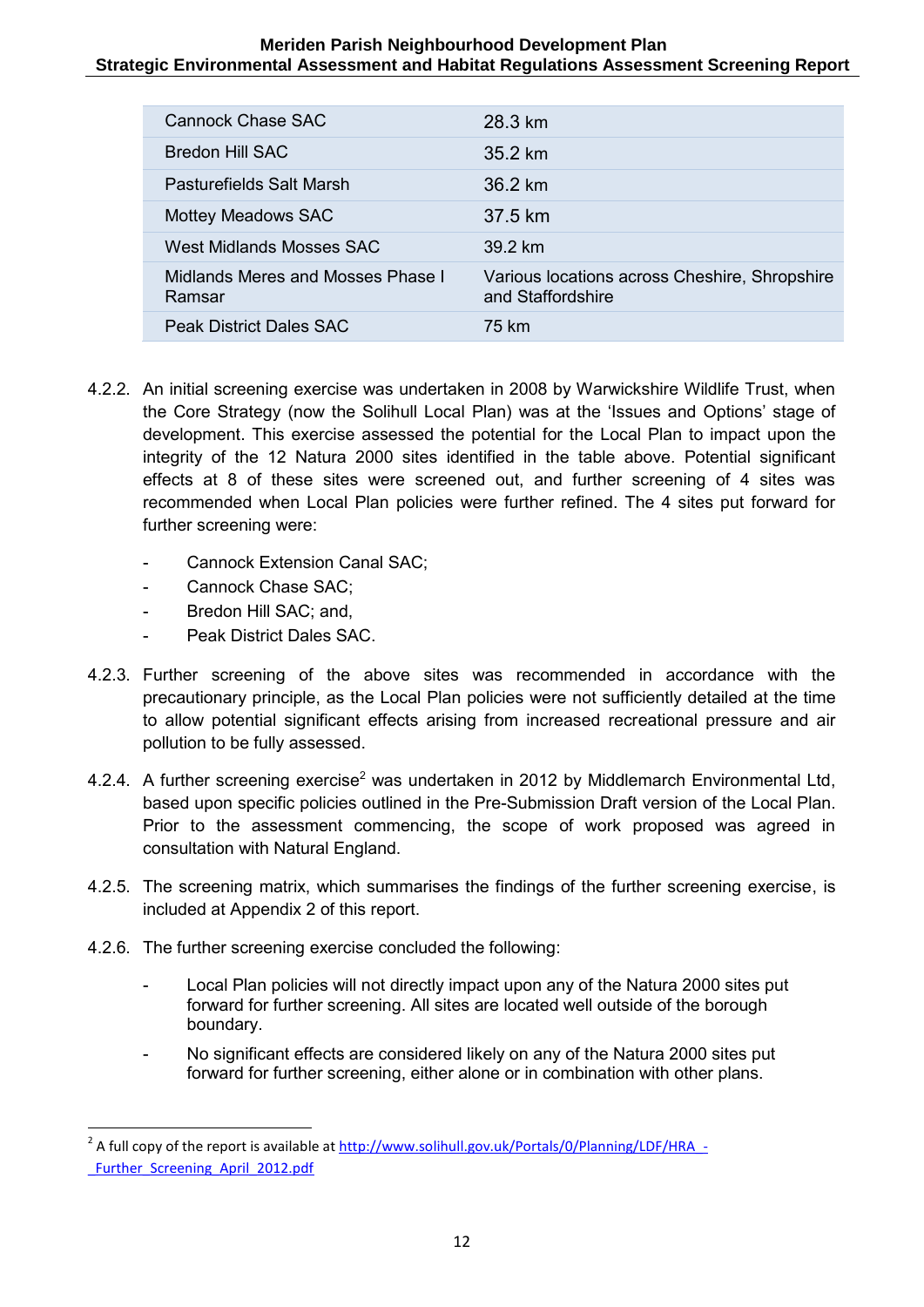- No further screening is recommended. It is not considered necessary for the current iteration of the Local Plan to proceed through any further stages of the Appropriate Assessment process.
- 4.2.7. The report was submitted to and approved by Natural England in July 2012.
- 4.2.8. Solihull Council also commissioned Middlemarch Environmental Ltd to undertake a screening exercise $^3$  for the Solihull Gypsy and Traveller Site Allocations Plan, based on the same four Natura 2000 sites identified above. The screening matrix, which summarises the findings of the screening exercise, is included at Appendix 3.
- 4.2.9. This screening assessment concluded that:
	- None of the Gypsy and Traveller Site Allocations policies will result in a significant effect on the Natura 2000 network, either alone or in combination with other local plans.
	- None of the four Natura 2000 sites should be subject to further stages of Appropriate Assessment.
- 4.2.10. The report was submitted to and approved by Natural England in March 2013.

### **4.3. Screening Outcome**

- 4.3.1. The sensitivities and vulnerabilities of the 12 Natura 2000 sites outlined above have already been identified in the HRA for the Solihull Local Plan and the Solihull Gypsy and Traveller Site Allocations plan. The screening assessment concluded that there would be no likely significant effect on the Natura 2000 network, either alone or in combination with other local plans.
- 4.3.2. The Meriden Parish NDP is unlikely to significantly increase the quantum of development contained within the Solihull Local Plan or the Gypsy and Traveller Site Allocations Plan and the Meriden Parish NDP should be in general conformity with the statutory Development Plan.
- 4.3.3. The screening assessment therefore concludes that the Meriden Parish NDP does not require a full HRA to be undertaken.

**<sup>.</sup>**  $3$  A full copy of the report is available at

[http://www.solihull.gov.uk/Portals/0/Planning/Gypsy/DPD\\_024\\_HRA\\_Final\\_Report\\_Feb\\_2013.pdf](http://www.solihull.gov.uk/Portals/0/Planning/Gypsy/DPD_024_HRA_Final_Report_Feb_2013.pdf)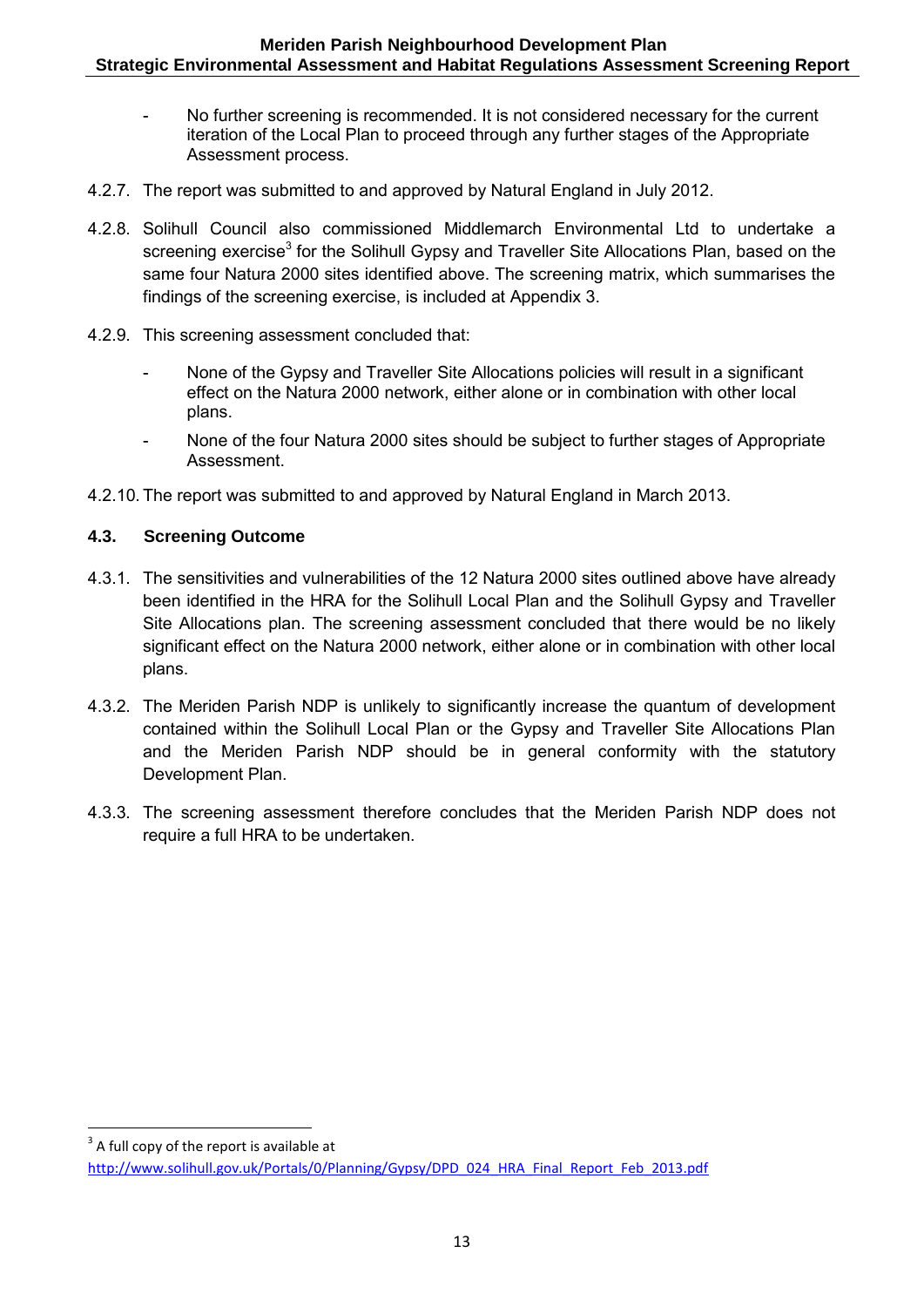# **5. Summary and Conclusions of the Screening Assessments**

# **5.1. Summary**

- 5.1.1. Meriden Parish is a largely rural area within the Metropolitan Borough of Solihull. It is mainly designated as Green Belt, but includes the settlement of Meriden which is inset from the Green Belt. The Parish area also includes the smaller settlements of Millison's Wood and Eaves Green. The area surrounding the village of Meriden is a mix of agricultural land and woodland with some large sand and gravel extraction quarries to the west.
- 5.1.2. The Meriden Parish NDP is unlikely to significantly increase the quantum of development proposed within the Solihull Local Plan or the Gypsy and Traveller Site Allocations Plan and it is expected to be in general conformity with the statutory Development Plan. The draft policies that are proposed in the Meriden Parish NDP seek to provide a local interpretation, clarify and add detail to the strategic policies of the Local Plan. The Meriden Parish NDP does not therefore propose a significantly different policy direction to the adopted Development Plan in Solihull.

# **5.2. Strategic Environmental Assessment**

- 5.2.1. The SEA screening assessment concluded that the policies in the Meriden Parish NDP are likely to be in general conformity with the strategic policies of the adopted Development Plan. It is therefore unlikely that there will be any significant environmental effects arising from the Meriden Parish NDP that were not covered in the Sustainability Appraisal / SEA of the Solihull Local Plan and the Gypsy and Traveller Site Allocations Plan.
- 5.2.2. It is therefore concluded that the Meriden Parish NDP does not require a full SEA to be undertaken.

# **5.3. Habitat Regulations Assessment**

- 5.3.1. The policies of the Solihull Local Plan and the Gypsy and Traveller Site Allocations Plan have also been subject to HRA. The screening assessment for both documents concluded that there would be no likely significant effect on the Natura 2000 network, either alone or in combination with other local plans.
- 5.3.2. For the reasons outlined above, it is also concluded that the Meriden Parish NDP does not require a full HRA to be undertaken.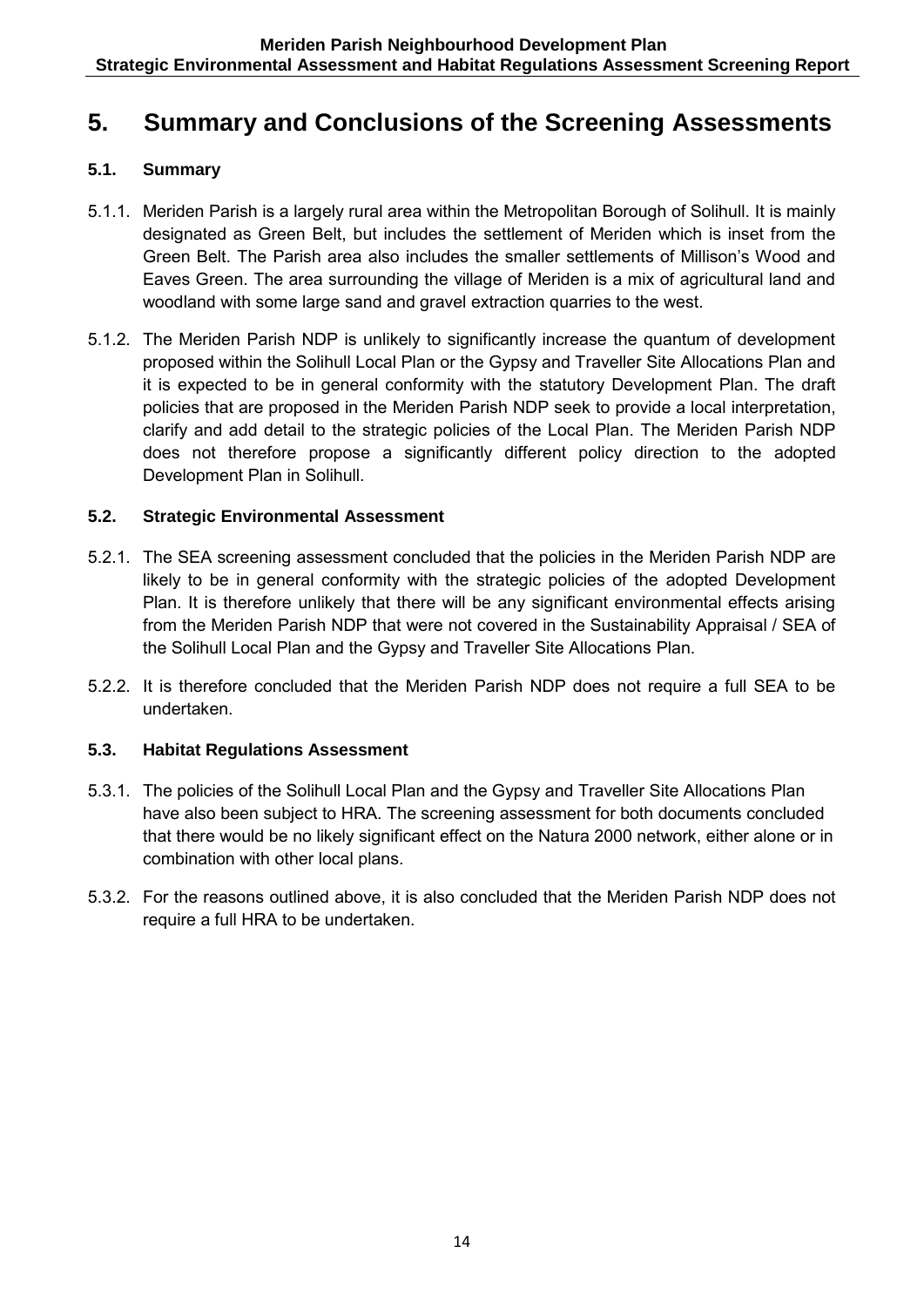# **Appendix 1**

Assessment of Meriden Parish NDP draft policies and their general conformity to the adopted Solihull Local Plan and Gypsy and Traveller Site Allocations Plan\*

| <b>Policy Area: Housing</b>                                                                                                                                                                                                                                                                                                                       |                                                                                                                                                              |                                                                                                                                                                                                                                                                                                                                                                                                                                        |  |  |
|---------------------------------------------------------------------------------------------------------------------------------------------------------------------------------------------------------------------------------------------------------------------------------------------------------------------------------------------------|--------------------------------------------------------------------------------------------------------------------------------------------------------------|----------------------------------------------------------------------------------------------------------------------------------------------------------------------------------------------------------------------------------------------------------------------------------------------------------------------------------------------------------------------------------------------------------------------------------------|--|--|
| Meriden Parish NDP Proposed Policy                                                                                                                                                                                                                                                                                                                | Relevant Policies in adopted Solihull Local<br>Plan (SLP)                                                                                                    | Conformity / conflict between Meriden Parish NDP<br>proposed policy and SLP policy and likely effects of<br>the policy / proposal in regards to SEA criteria<br>(paragraph 3.1.1)                                                                                                                                                                                                                                                      |  |  |
| Policy H1: Housing Growth<br>Provides for new housing development<br>within the Meriden Village Boundary, with<br>all areas beyond the village boundary<br>considered as countryside, where<br>development will be restricted to rural<br>exceptions and other very special<br>circumstances.                                                     | Policy P4 - Meeting Housing Needs<br>Policy P5 - Provision of Land for Housing<br>Policy P17 - Countryside and Green Belt                                    | The Meriden Parish NDP conforms to the Solihull<br>Local Plan which seeks an appropriate mix of<br>house types to meet local needs, including<br>affordable housing and specialist accommodation,<br>in locations that are accessible. In accordance with<br>the SLP, the Neighbourhood Plan emphasises that<br>new residential development should maintain<br>residential amenity and respect character and local<br>distinctiveness. |  |  |
| Policy H2: Local Needs Housing<br>Affordable housing that meets local needs<br>will be supported on small sites beyond<br>but reasonably adjacent to the Meriden<br>village boundary if no suitable sites within<br>the village boundary. An element of<br>market housing may be included within a<br>rural exception scheme to ensure viability. | Policy P4 - Meeting Housing Needs<br>Policy P5 - Provision of Land for Housing<br>Policy P14 - Amenity<br>Policy P17 - Countryside and Green Belt            | The Meriden Parish NDP encourages development<br>within the built up areas of the Parish taking<br>account of green belt boundaries, where relevant. It<br>also emphasises the re-use of brownfield land, in<br>line with the NPPF, It therefore conforms to the<br>SLP in these respects.<br>There is reference at Policy H3 and throughout the<br>Neighbourhood Plan to the Meriden Parish Design                                    |  |  |
| Policy H3: Housing Design<br>All new housing developments should<br>have regard to Meriden's Parish Design<br>Statement.                                                                                                                                                                                                                          | Policy P4 - Meeting Housing Needs<br>Policy P5 - Provision of Land for Housing<br>P15 - Securing Design Quality<br>P16 – Conservation of Heritage Assets and | Statement. It should be noted that this predates the<br>adopted Local Plan 2013 and the NPPF.<br>Consequently, guidance and policy within the<br>NPPF and Solihull Local Plan will have<br>precedence.<br>The Council considers that setting out the number                                                                                                                                                                            |  |  |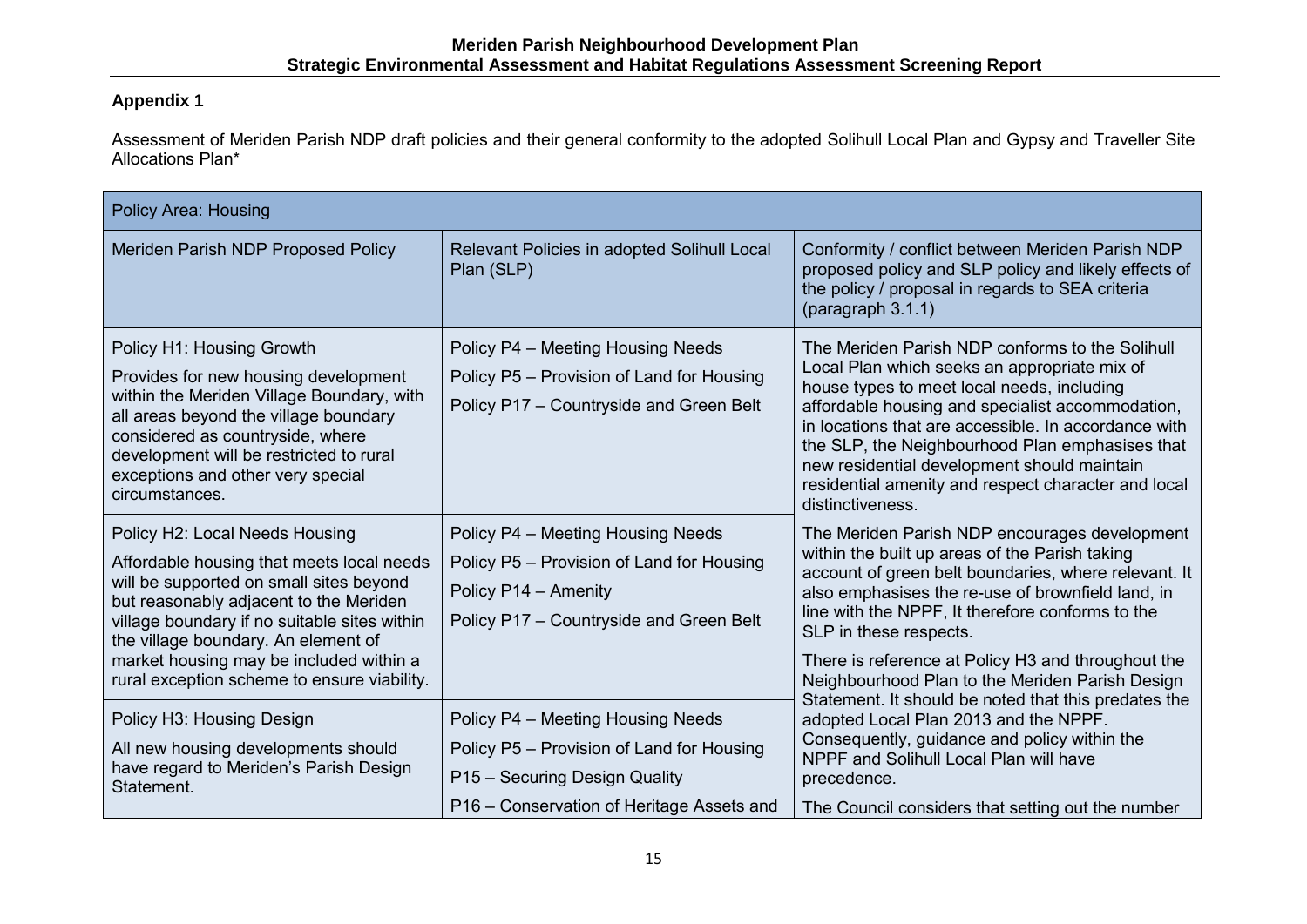**Meriden Parish Neighbourhood Development Plan Strategic Environmental Assessment and Habitat Regulations Assessment Screening Report** 

|                                                                                                                                                                  | <b>Local Distinctiveness</b>                                                                                                                             | of parking spaces relative to the number of<br>bedrooms would be at odds with development plan<br>policy to use an evidenced based, site specific<br>approach. Also guidance in the NDP restricting<br>building heights and preventing future back land<br>development may prevent future positive<br>development contrary to the SLP. |
|------------------------------------------------------------------------------------------------------------------------------------------------------------------|----------------------------------------------------------------------------------------------------------------------------------------------------------|----------------------------------------------------------------------------------------------------------------------------------------------------------------------------------------------------------------------------------------------------------------------------------------------------------------------------------------|
|                                                                                                                                                                  |                                                                                                                                                          | Notwithstanding the above, there are unlikely to be<br>any significant environmental effects that have not<br>already been considered in the Sustainability<br>Appraisal / SEA of the adopted Solihull Local Plan.                                                                                                                     |
|                                                                                                                                                                  |                                                                                                                                                          | The Meriden Parish NDP itself does not seek to<br>increase the quantum of development proposed in<br>the adopted SLP and it does not identify any future<br>site allocations.                                                                                                                                                          |
|                                                                                                                                                                  |                                                                                                                                                          | Therefore, as the SLP has been subject to a full SA<br>which included SEA, it is unlikely that there will be<br>any significant environmental effects arising from<br>policies relating to Housing the Meriden Parish<br>NDP that were not covered in the Sustainability<br>Appraisal / SEA of the Solihull Local Plan.                |
| <b>Policy Area: Natural Environment</b>                                                                                                                          |                                                                                                                                                          |                                                                                                                                                                                                                                                                                                                                        |
| Meriden Parish NDP Proposed Policy                                                                                                                               | Relevant Policies in adopted Solihull Local<br>Plan (SLP)                                                                                                | Conformity / conflict between Meriden Parish NDP<br>proposed policy and SLP policy and likely effects of<br>the policy / proposal in regards to SEA criteria<br>(paragraph 3.1.1)                                                                                                                                                      |
| <b>Policy NE1: Valued Landscapes</b><br>All new development must have regard to<br>the valued landscapes, skylines and views<br>shown in the Meriden parish NDP. | Policy 15 - Securing Design Quality<br>Policy 16 - Conservation of Heritage Assets<br>& Local Distinctiveness<br>Policy P17 - Countryside and Green Belt | The natural environment policies in the Meriden<br>Parish NDP are consistent with those in the Solihull<br>Local Plan.<br>There are unlikely to be any significant<br>environmental effects that have not already been<br>considered in the Sustainability Appraisal / SEA of                                                          |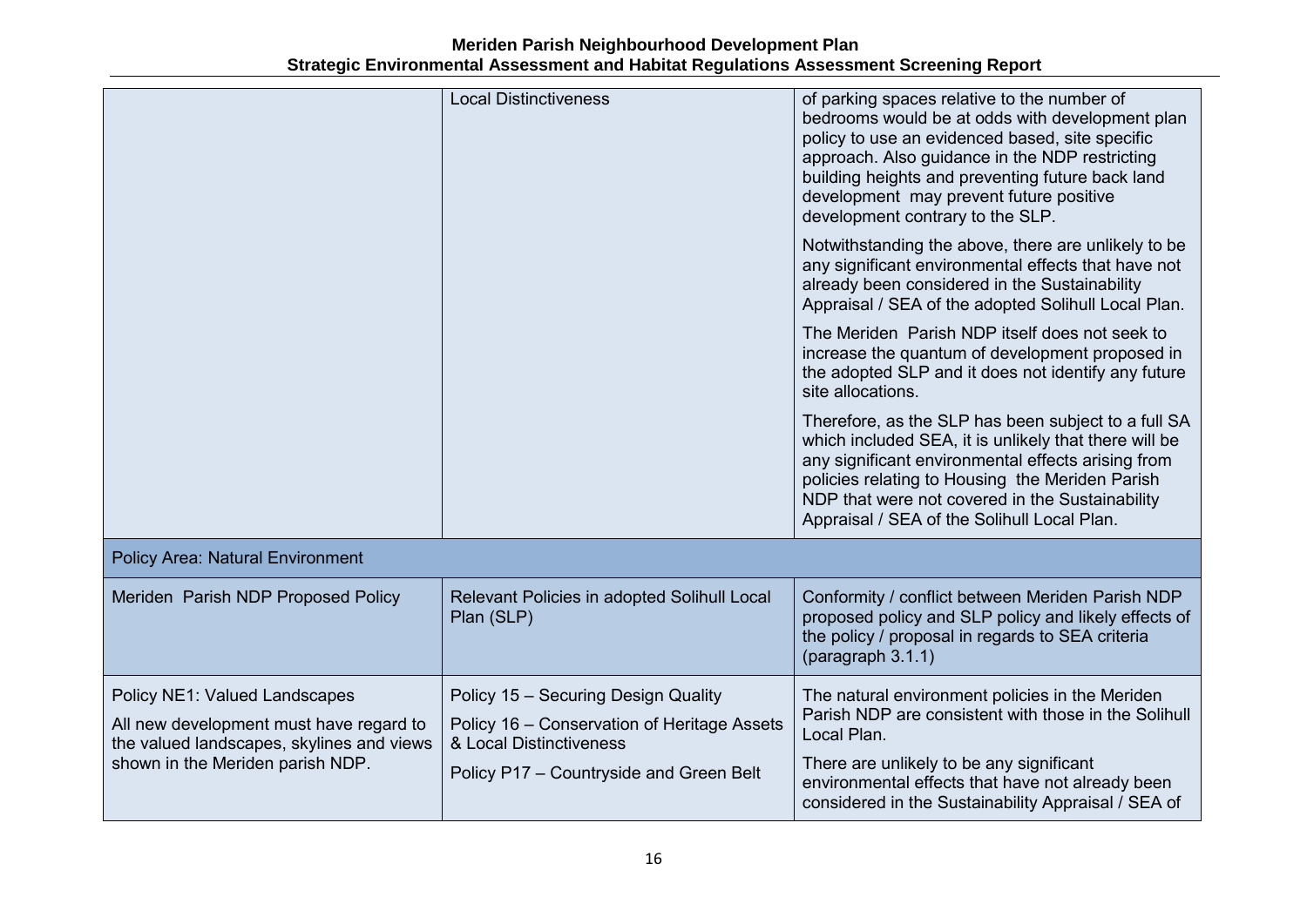|                                                                                                                                                                                                                                                                                                |                                                                                  | the adopted Solihull Local Plan. |
|------------------------------------------------------------------------------------------------------------------------------------------------------------------------------------------------------------------------------------------------------------------------------------------------|----------------------------------------------------------------------------------|----------------------------------|
| Policy NE2: Biodiversity                                                                                                                                                                                                                                                                       | Policy P10 - Natural Environment                                                 |                                  |
| Development should protect and enhance<br>the natural environment by minimising<br>impacts on and providing net gains for<br>biodiversity.                                                                                                                                                     |                                                                                  |                                  |
| Policy NE3: Green Infrastructure                                                                                                                                                                                                                                                               | Policy P10 - Natural Environment                                                 |                                  |
| Development will be expected to                                                                                                                                                                                                                                                                | Policy P14 - Amenity                                                             |                                  |
| contribute to the provision and/or<br>improvement of Green Infrastructure.                                                                                                                                                                                                                     | Policy P18 - Health and Well Being                                               |                                  |
| Developments will need to demonstrate<br>they have been landscaped.                                                                                                                                                                                                                            | Policy P16 - Conservation of Heritage<br><b>Assets and Local Distinctiveness</b> |                                  |
| Policy NE4: Woodlands and Meadows                                                                                                                                                                                                                                                              | Policy P10 - Natural Environment                                                 |                                  |
| New developments should conserve and                                                                                                                                                                                                                                                           | Policy P11 - Water Management                                                    |                                  |
| enhance the natural environment and<br>countryside within the Neighbourhood                                                                                                                                                                                                                    | Policy P14 - Amenity                                                             |                                  |
| Area. Proposals which result in the loss of<br>or adversely affect meadows, veteran<br>trees, woodland or coppices will not<br>usually be supported.                                                                                                                                           | Policy P16 - Conservation of Heritage<br><b>Assets and Local Distinctiveness</b> |                                  |
| Policy NE5: Flooding and Drainage                                                                                                                                                                                                                                                              | Policy P11 - Water Management                                                    |                                  |
| Development should not increase flood<br>risk. Planning applications should be<br>accompanied by flood risk assessments<br>and should demonstrate high levels of<br>water efficiency. SUDs will be encouraged<br>and any proposals to improve the existing<br>drainage network in the village. | Policy P12 - Resource management                                                 |                                  |
| Policy NE6: Renewable and Low Carbon<br>Energy                                                                                                                                                                                                                                                 | Policy P9 - Climate Change                                                       |                                  |
| Development proposals relating to the<br>production of renewable and low carbon                                                                                                                                                                                                                |                                                                                  |                                  |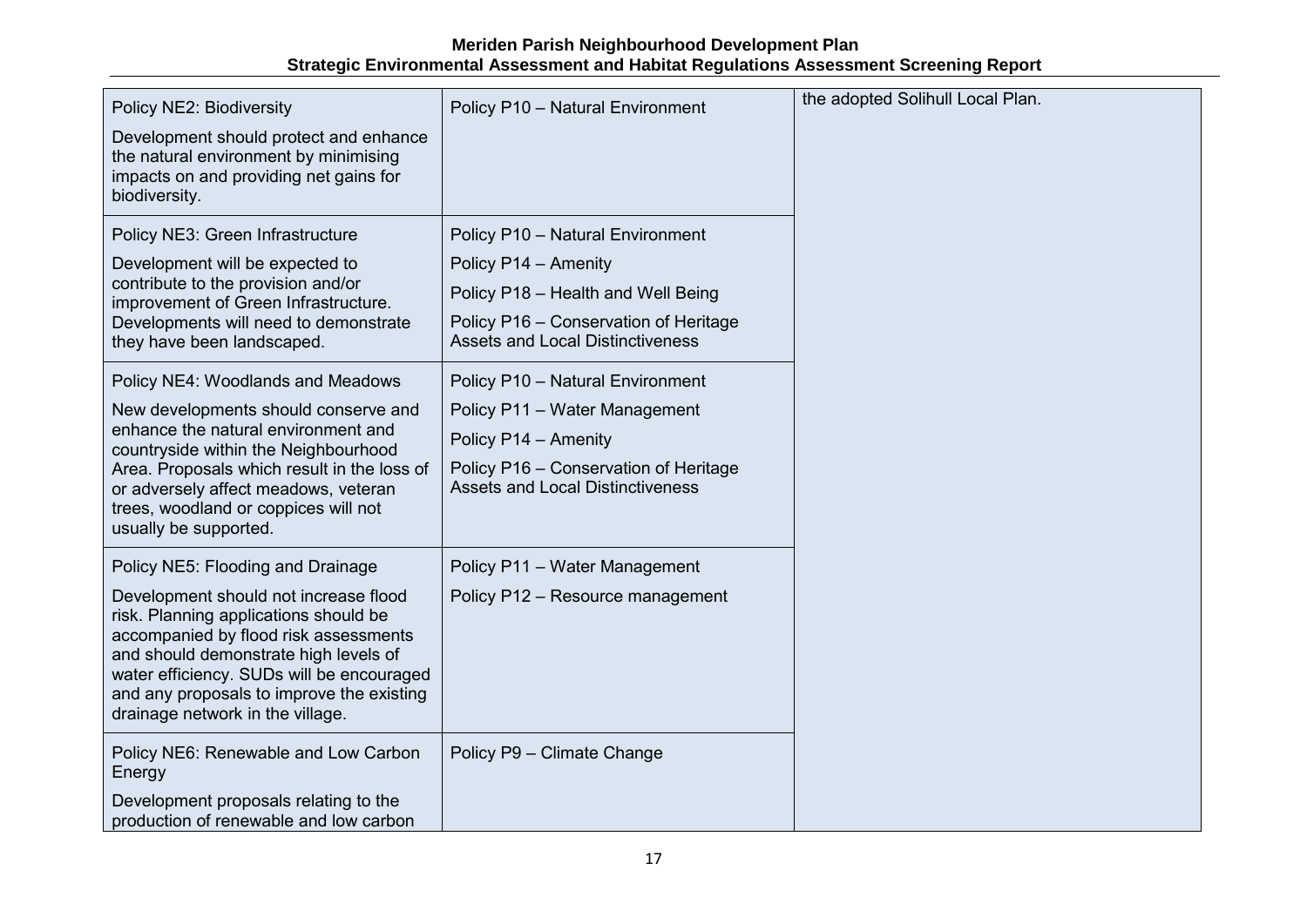| energy will be supported in principle.<br>Development should demonstrate how<br>energy efficiency measures have been<br>maximised.<br><b>Policy Area: Built Environment</b>                                                                           |                                                                                                                      |                                                                                                                                                                                                                                                                                                                |
|-------------------------------------------------------------------------------------------------------------------------------------------------------------------------------------------------------------------------------------------------------|----------------------------------------------------------------------------------------------------------------------|----------------------------------------------------------------------------------------------------------------------------------------------------------------------------------------------------------------------------------------------------------------------------------------------------------------|
| Meriden Parish NDP Proposed Policy                                                                                                                                                                                                                    | Relevant Policies in adopted Solihull Local<br>Plan (SLP)                                                            | Conformity / conflict between Meriden Parish NDP<br>proposed policy and SLP policy and likely effects of<br>the policy / proposal in regards to SEA criteria<br>(paragraph 3.1.1)                                                                                                                              |
| Policy BE1: Responding to Local<br>Character<br>Provides criteria for consideration of new<br>development so as to protect local<br>character, heritage assets, landscape,<br>biodiversity, important views, tranquillity<br>and minimise flood risk. | Policy P10 - Natural Environment<br>Policy P14 - Amenity<br>Policy P15 - Securing Design Quality                     | The Meriden Parish NDP seeks to ensure<br>development protects and, where possible,<br>enhances local character and designated heritage<br>assets and also supports the re-use of brownfield<br>land. These policies are consistent with those in the<br>SLP.<br>The SLP recognises the importance of walking, |
| Policy BE2: Use of Brownfield Land<br>Supports redevelopment of brownfield<br>land subject to certain criteria.                                                                                                                                       | Policy P3 Provision of Land for General<br><b>Business and Premises</b><br>Policy P5 - Provision of land for Housing | cycling and public transport and the Meriden<br>Parish NDP supports the provision of this<br>infrastructure.                                                                                                                                                                                                   |
| Policy BE3: Designated Heritage Assets<br>Seeks to protect and enhance designated<br>heritage assets, listed buildings,<br>scheduled ancient monuments and the<br><b>Meriden Conservation Areas</b>                                                   | Policy P16 - Conservation of Heritage<br><b>Assets &amp; Local Distinctiveness</b>                                   |                                                                                                                                                                                                                                                                                                                |
| Policy BE4: Promoting Walking and<br>Cycling<br>Seeks to protect and enhance public<br>rights of way and requires new                                                                                                                                 | Policy P7 - Accessibility and ease of<br><b>Access</b><br>Policy P8 - Managing Demand for Travel                     |                                                                                                                                                                                                                                                                                                                |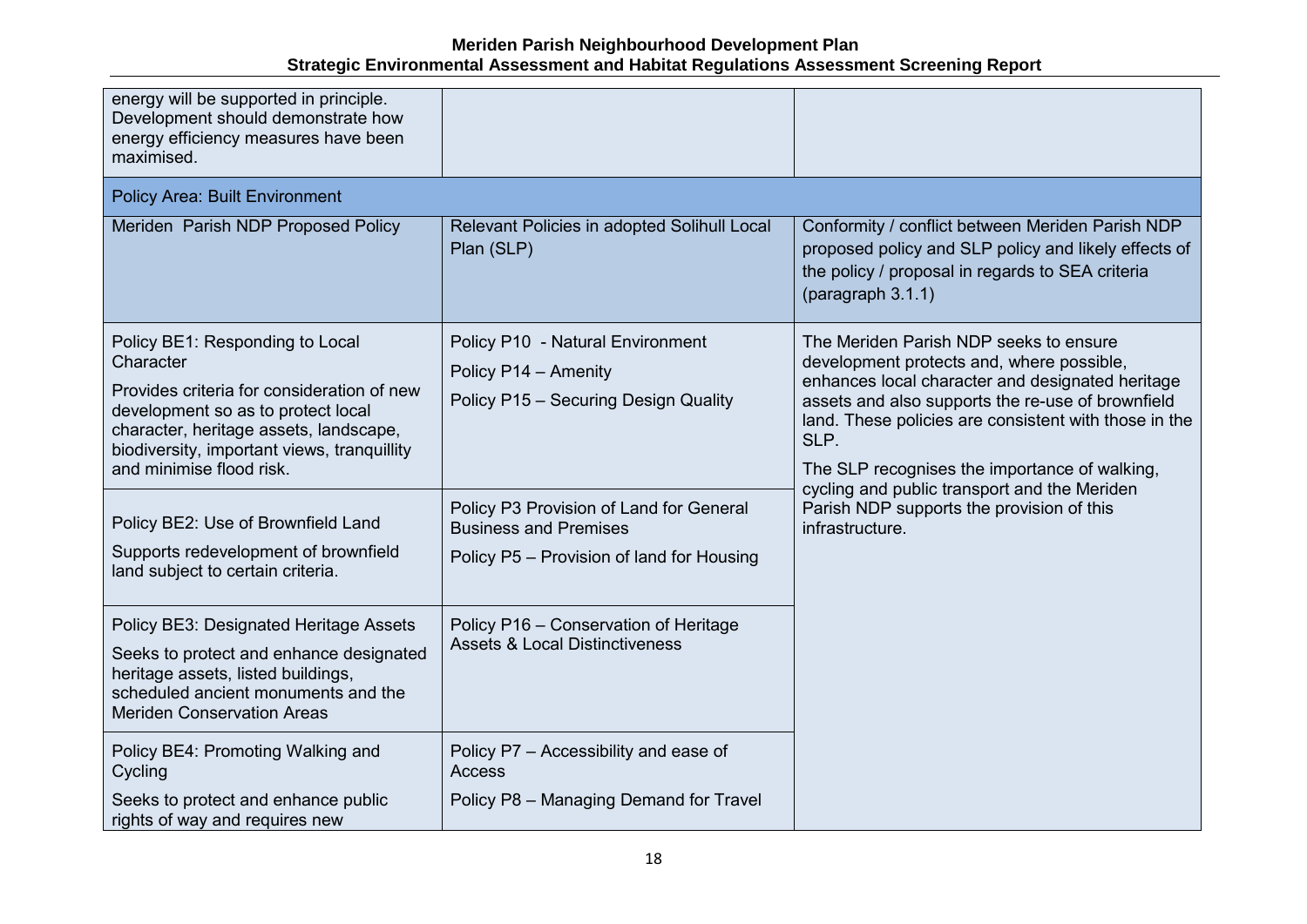| development to prioritise walking and<br>cycling opportunities                                                                                                                                                                                        | and Reducing Congestion<br>Policy P18 - Health and Well Being                                                                                             |                                                                                                                                                                                                                                                                                                                                                                                                                                |  |
|-------------------------------------------------------------------------------------------------------------------------------------------------------------------------------------------------------------------------------------------------------|-----------------------------------------------------------------------------------------------------------------------------------------------------------|--------------------------------------------------------------------------------------------------------------------------------------------------------------------------------------------------------------------------------------------------------------------------------------------------------------------------------------------------------------------------------------------------------------------------------|--|
| Policy BE5: Advertisments<br>Seeks to improve existing and future<br>advertisements, signage and their overall<br>design                                                                                                                              | Policy P15 - Securing Design Quality                                                                                                                      |                                                                                                                                                                                                                                                                                                                                                                                                                                |  |
| <b>Policy Area: Local Community</b>                                                                                                                                                                                                                   |                                                                                                                                                           |                                                                                                                                                                                                                                                                                                                                                                                                                                |  |
| Meriden Parish NDP Proposed Policy                                                                                                                                                                                                                    | Relevant Policies in adopted Solihull Local<br>Plan (SLP)                                                                                                 | Conformity / conflict between Meriden Parish NDP<br>proposed policy and SLP policy and likely effects of<br>the policy / proposal in regards to SEA criteria<br>(paragraph 3.1.1)                                                                                                                                                                                                                                              |  |
| <b>Policy LC1: Designated Community</b><br><b>Assets</b><br>Policy lists 19 designated community<br>assets of which the loss would be resisted<br>and any improvements via CIL would be<br>encouraged. Sets outs criteria for new<br>community assets | Policy P19 - Range and Quality of Local<br><b>Services</b><br>Policy P20 - Provision for Open Space,<br>Children's Play, Sport, Recreation and<br>Leisure | The Meriden Parish NDP seeks to protect and<br>enhance health opportunities, education and library<br>facilities and allotments. This is consistent with the<br>SLP.<br>The Neighbourhood Plan seeks to go further than<br>the SLP and identifies designated community<br>assets and designates locally important green<br>spaces that should be protected. However, there<br>are unlikely to be any significant environmental |  |
| Policy LC2: Protecting and Enhancing<br><b>Health Opportunities</b><br>Encourages the enhancement and<br>expansion of existing health care facilities<br>at Meriden Surgery                                                                           | Policy P18 - Health and Well Being                                                                                                                        | effects that have not already been considered in<br>the Sustainability Appraisal / SEA of the Solihull<br>Local Plan.                                                                                                                                                                                                                                                                                                          |  |
| Policy LC3: Protecting and Enhancing<br><b>Education and Library Facilities</b>                                                                                                                                                                       | Policy P19 - Range and Quality of Local<br><b>Services</b>                                                                                                |                                                                                                                                                                                                                                                                                                                                                                                                                                |  |
| Seeks to sustain and increase access to<br>education through expansion of existing<br>primary school and Meriden Library but                                                                                                                          | Policy P20 - Provision for Open Space,<br>Children's Play, Sport, Recreation and                                                                          |                                                                                                                                                                                                                                                                                                                                                                                                                                |  |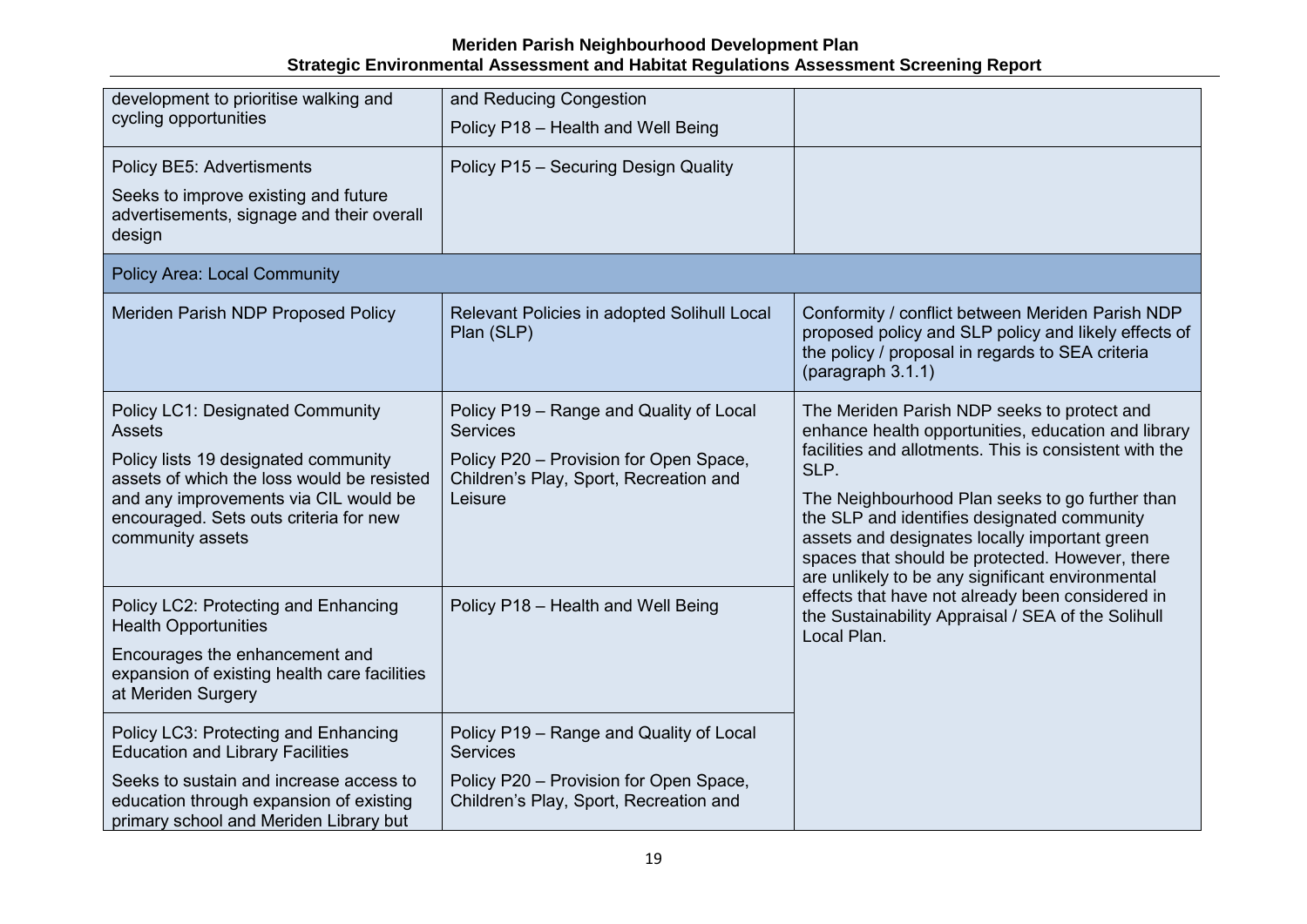| not to detriment of any play/sports areas.                                                                                           | Leisure                                                                                     |                                                                                                                                                                                                                                                                                                            |  |
|--------------------------------------------------------------------------------------------------------------------------------------|---------------------------------------------------------------------------------------------|------------------------------------------------------------------------------------------------------------------------------------------------------------------------------------------------------------------------------------------------------------------------------------------------------------|--|
| Policy LC4: Designated Local Green<br>Space                                                                                          | Policy P7 - Accessibility and Ease of<br>Access                                             |                                                                                                                                                                                                                                                                                                            |  |
| The Plan designates 17 areas as Local<br>Green Space to ensure their openness<br>and special character is preserved and<br>enhanced. | Policy P16 - Conservation of Heritage<br><b>Assets &amp; Local Distinctiveness</b>          |                                                                                                                                                                                                                                                                                                            |  |
| Policy LC5: Allotments                                                                                                               | Policy P18 - Health and Well Being                                                          |                                                                                                                                                                                                                                                                                                            |  |
| Seeks to protect existing allotments and<br>provides criteria for creation of new<br>allotments                                      | Policy P20 - Provision for Open Space,<br>Children's Play, Sport, Recreation and<br>Leisure |                                                                                                                                                                                                                                                                                                            |  |
| <b>Policy Area: Local Economy</b>                                                                                                    |                                                                                             |                                                                                                                                                                                                                                                                                                            |  |
| Meriden Parish NDP Proposed Policy                                                                                                   | Relevant Policies in adopted Solihull Local<br>Plan (SLP)                                   | Conformity / conflict between Meriden Parish NDP<br>proposed policy and SLP policy and likely effects of<br>the policy / proposal in regards to SEA criteria<br>(paragraph 3.1.1)                                                                                                                          |  |
| LE1 - Protecting and Enhancing Existing<br><b>Employment Sites</b>                                                                   | Policy P3 - Provision of Land for General<br><b>Business &amp; Premises</b>                 | The SLP seeks to protect existing employment<br>sites and encourage the retention of and creation of                                                                                                                                                                                                       |  |
| Seeks to protect land or premises<br>identified for or currently in employment<br>use                                                | Policy P19 - Range and Quality of Local<br><b>Services</b>                                  | small and medium sized enterprises provided that it<br>is compatible with other Local Plan policies such as<br>Green Belt Policy. It also states that development<br>is expected to preserve or enhance heritage assets<br>and conserve local character. The Meriden NDP is<br>in conformity with the SLP. |  |
| LE2 - Protecting and Enhancing the<br><b>Village Green</b>                                                                           | Policy P16 - Conservation of Heritage<br><b>Assets and Local Distinctiveness</b>            | The policies in the Meriden Parish NDP relating to<br>broadband, home working and encouraging new                                                                                                                                                                                                          |  |
| Encourages new or enhanced retail,<br>commercial and community uses within                                                           | Policy P19 - Range and Quality of Local<br><b>Services</b>                                  | leisure and tourism based activities is consistent<br>with the approach in the Local Plan.                                                                                                                                                                                                                 |  |
| the Village Centre and resists any loss.<br>Supports residential uses above shops                                                    |                                                                                             | Policies regarding Farm Diversification in the NDP                                                                                                                                                                                                                                                         |  |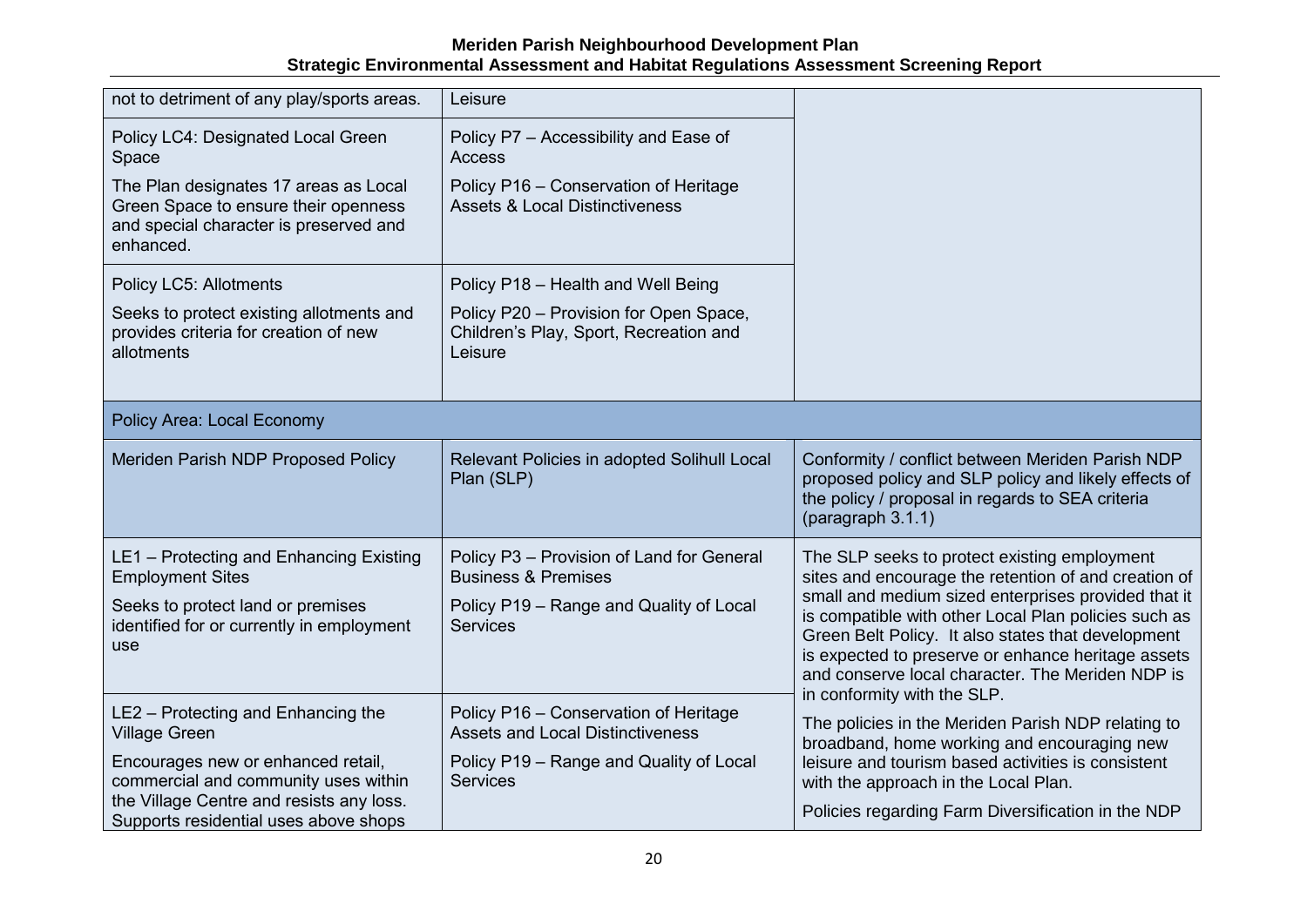| but not conversion of whole unit to<br>residential use.                                                                                                               |                                                                                            | is in conformity with the SLP. However, it does not<br>make specific reference to Green Belt. However<br>other policies within the NDP and other planning                     |
|-----------------------------------------------------------------------------------------------------------------------------------------------------------------------|--------------------------------------------------------------------------------------------|-------------------------------------------------------------------------------------------------------------------------------------------------------------------------------|
| LE3 - Promoting High Speed Broadband<br>and Mobile Telecommunications                                                                                                 | Policy P14 - Amenity                                                                       | guidance should ensure protection of the Green<br>Belt in such instances.                                                                                                     |
| Provides for the necessary infrastructure<br>to allow future connectivity to high speed<br>broadband                                                                  |                                                                                            | The policies regarding the Local Economy in the<br>Meriden Parish NDP are unlikely to have any<br>adverse significant effect on the environment such<br>that SEA is required. |
| LE4- Agricultural Land and Farm<br><b>Diversification</b>                                                                                                             | Policy P3 - Provision of Land for General<br><b>Business &amp; Premises</b>                |                                                                                                                                                                               |
| Seeks to protect and encourage the use                                                                                                                                | Policy P10 - Natural Environment                                                           |                                                                                                                                                                               |
| of the best and most versatile agricultural<br>land. Encourages Farm Diversification                                                                                  | Policy P12 - Resource management                                                           |                                                                                                                                                                               |
| with conditions for proposals.                                                                                                                                        | Policy P14 - Amenity                                                                       |                                                                                                                                                                               |
|                                                                                                                                                                       |                                                                                            |                                                                                                                                                                               |
| LE5: Homeworking and Live-Work Units                                                                                                                                  | Policy P4 - Meeting Housing Needs                                                          |                                                                                                                                                                               |
| Encourages home-working space in new<br>residential developments and small scale<br>live-work units (subject to certain criteria)                                     | Policy P8 - Managing Demand for Travel<br>and Reducing Congestion<br>Policy P14 - Amenity  |                                                                                                                                                                               |
|                                                                                                                                                                       |                                                                                            |                                                                                                                                                                               |
| LE6: Leisure and Tourism<br>Encourages new and improved leisure<br>and tourism based services within the<br>Neighbourhood Area and the protection of<br>existing uses | Policy P20 - Provision of Open Space,<br>Children's Play, Sport, Recreation and<br>Leisure |                                                                                                                                                                               |
| <b>Traffic, Transport and Road Safety</b>                                                                                                                             |                                                                                            |                                                                                                                                                                               |
| Meriden Parish NDP Proposed Policy                                                                                                                                    | Relevant Policies in adopted Solihull Local<br>Plan (SLP)                                  | Conformity / conflict between Meriden Parish NDP<br>proposed policy and SLP policy and likely effects of<br>the policy / proposal in regards to SEA criteria                  |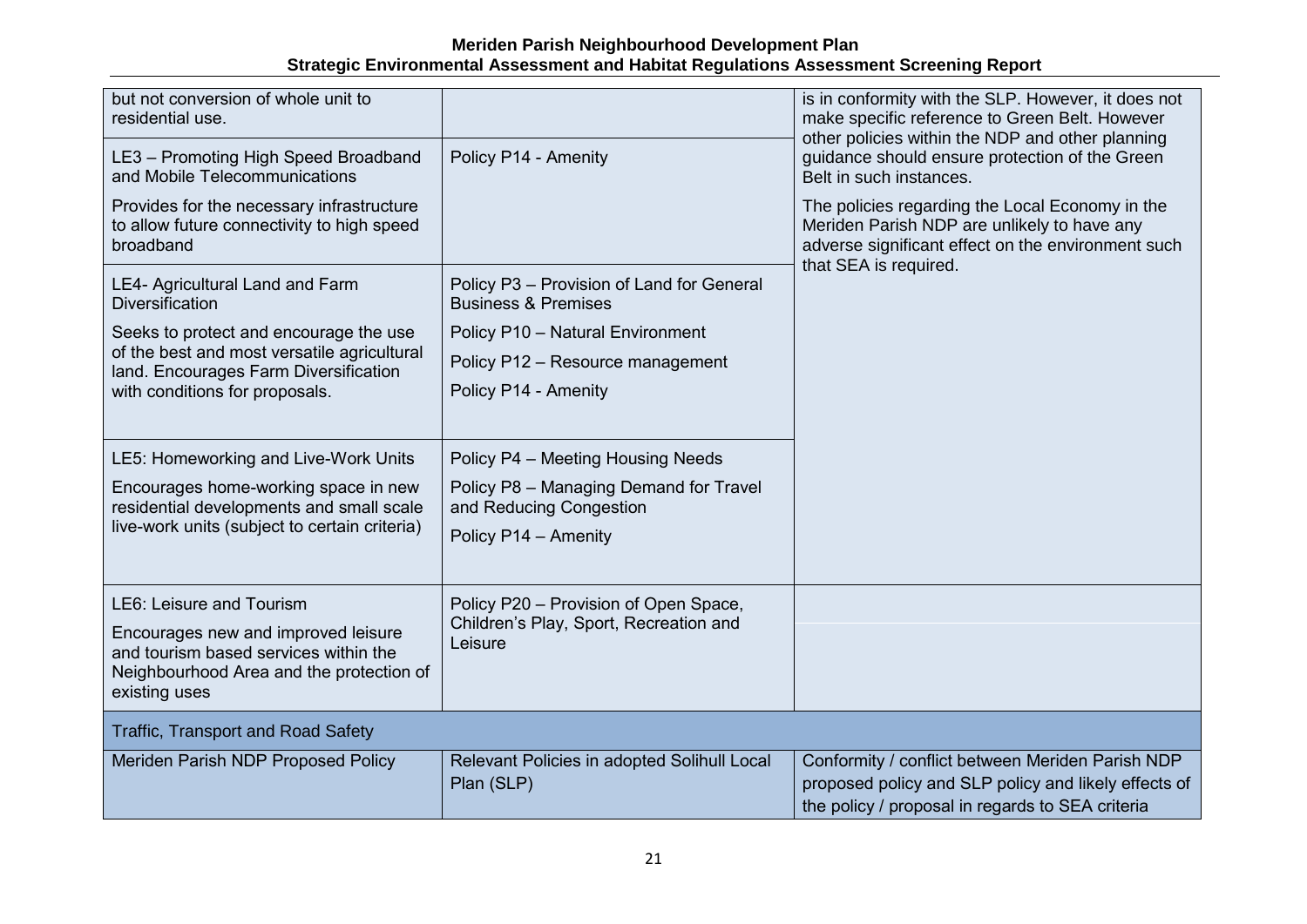|                                                                                                                                                                                                   |                                                                                                                             | (paragraph 3.1.1)                                                                                                                         |
|---------------------------------------------------------------------------------------------------------------------------------------------------------------------------------------------------|-----------------------------------------------------------------------------------------------------------------------------|-------------------------------------------------------------------------------------------------------------------------------------------|
| T1: Managing the Impact of Traffic<br>Seeks to mitigate and improve measures<br>to manage the traffic associated with new<br>development and improve safety for all<br>road users and pedestrians | Policy P7 - Accessibility and Ease of<br><b>Access</b><br>Policy P8 - Managing Demand for Travel<br>and Reducing Congestion | The Meriden Parish NDP policy regarding transport<br>and road safety is in conformity and helps<br>reinforce the policies within the SLP. |

\*The Meriden Parish Neighbourhood Development Plan makes no reference to Gypsies and Travellers or Gypsy and Traveller related development. Therefore, there is considered to be no conflict between policies in the Neighbourhood Plan and the Gypsy and Traveller Site Allocations Plan.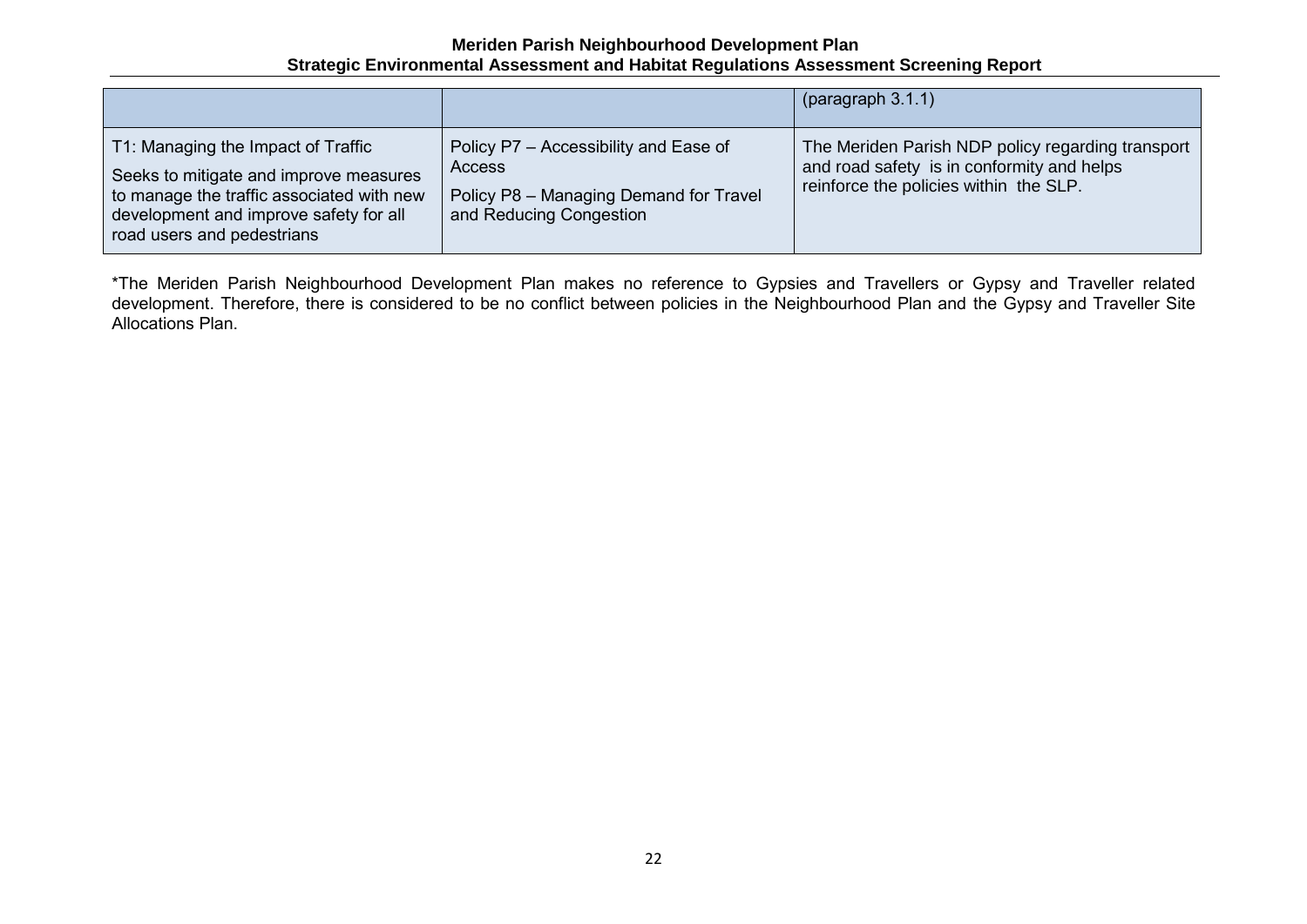#### **Appendix 2**

Extract from Solihull Metropolitan Borough Council Local Development Framework Core Strategy (now the Solihull Local Plan) Habitat Regulations Appropriate Assessment Stage 1: Further Screening report (Middlemarch Environmental Ltd – March 2012)

| <b>SITE</b>                                                          | <b>FACTOR AFFECTING SITE</b><br><b>INTEGRITY</b> | <b>POTENTIAL EFFECTS ARISING FROM</b><br><b>CORE STRATEGY POLICIES</b>                                                                                                                                                                                                                                                           | <b>POTENTIAL EFFECTS IN</b><br><b>COMBINATION WITH OTHER</b><br><b>PLANS</b>                                                                                                                                                                                                                                                   | <b>SIGNIFICANCE OF EFFECTS</b> |
|----------------------------------------------------------------------|--------------------------------------------------|----------------------------------------------------------------------------------------------------------------------------------------------------------------------------------------------------------------------------------------------------------------------------------------------------------------------------------|--------------------------------------------------------------------------------------------------------------------------------------------------------------------------------------------------------------------------------------------------------------------------------------------------------------------------------|--------------------------------|
| <b>Cannock Extension Canal</b><br><b>SAC</b>                         | <b>Balance of Recreational Use</b>               | Potential increased use of SAC to<br>be offset by policies enhancing<br>recreational sites within Solihull<br>Borough, inc. the river and canal<br>network.                                                                                                                                                                      | None anticipated, assuming<br><b>Black Country Core Strategy</b><br>policies regarding protecting<br>and enhancement the canal<br>network are implemented and<br>adhered to.                                                                                                                                                   | <b>NLSE</b>                    |
|                                                                      | Loss of Water Quality                            | No direct impacts considered likely.<br>Information from Natural England<br>indicates majority of pollution to<br>canal originates from Wyrley<br>Common and is being addressed.                                                                                                                                                 | None provided that the key<br>source of pollution of the<br>canal (Wyrley Common) is<br>addressed.                                                                                                                                                                                                                             | <b>NLSE</b>                    |
| <b>Cannock Chase SAC</b><br>Key: NLSE - No Likely Significant Effect | <b>Recreational Pressure</b>                     | Some increased use of the site is<br>perceived, but numbers of visitors<br>from within the borough are not<br>considered likely to be significant.<br>2005 Visitor Survey indicates that<br>around 75% of visitors to the SAC<br>come from within a radius of 12<br>miles. Solihull Borough is 28.3 km<br>from the SAC boundary. | Footprint Ecology has<br>produced a Visitor Impact<br>Mitigation Strategy for the site<br>which provides avoidance<br>and mitigation measures for<br>the four local authorities that<br>overlap the SAC. Provided<br>these recommendations are<br>implemented and adhered to.<br>no in combination effects are<br>anticipated. | <b>NLSE</b>                    |
|                                                                      | <b>Bracken Invasion</b>                          | There are no indentified pathways<br>for Core Strategy policies to<br>influence bracken invasion at this<br>SAC.                                                                                                                                                                                                                 | None anticipated.                                                                                                                                                                                                                                                                                                              | <b>NLSE</b>                    |
|                                                                      | <b>Hydrological Issues</b>                       | Core Strategy policies will not lead<br>to any abstraction from the aquifer<br>underlying the SAC.<br><b>PSE - Possible Significant Effect</b>                                                                                                                                                                                   | None anticipated.<br><b>LSE - Likely Significant Effect</b>                                                                                                                                                                                                                                                                    | <b>NLSE</b>                    |

Table 11.1: Assessment of Individual and In Combination Effects of Core Strategy Policies on Natura 2000 Sites (continues)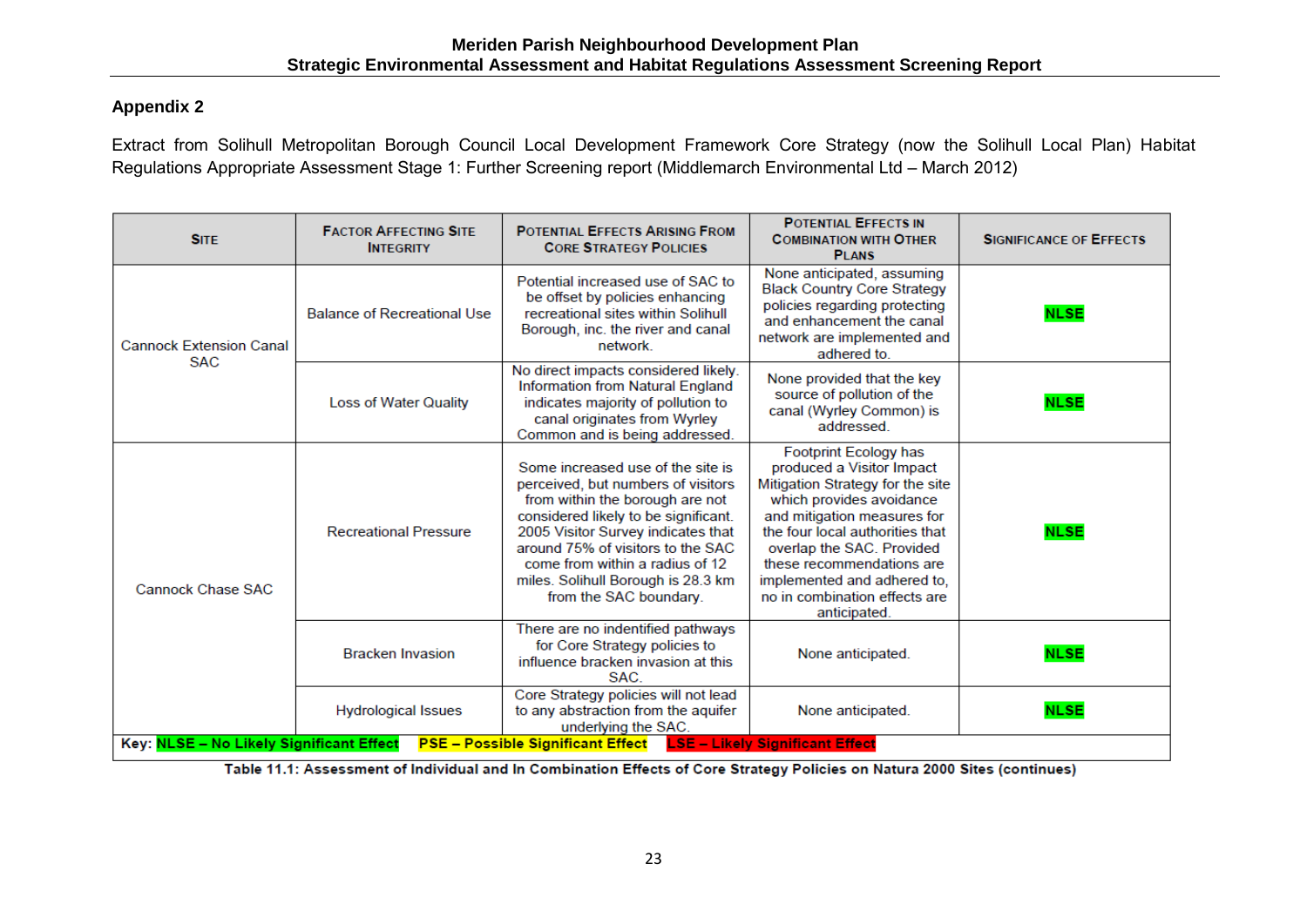| <b>SITE</b>                                                                                                   | <b>FACTOR AFFECTING SITE</b><br><b>INTEGRITY</b> | <b>POTENTIAL EFFECTS ARISING FROM</b><br><b>CORE STRATEGY POLICIES</b>                                                                                                                                                                                                                                                                                                     | <b>POTENTIAL EFFECTS IN</b><br><b>COMBINATION WITH OTHER</b><br><b>PLANS</b>                                                                                         | <b>SIGNIFICANCE OF EFFECTS</b> |
|---------------------------------------------------------------------------------------------------------------|--------------------------------------------------|----------------------------------------------------------------------------------------------------------------------------------------------------------------------------------------------------------------------------------------------------------------------------------------------------------------------------------------------------------------------------|----------------------------------------------------------------------------------------------------------------------------------------------------------------------|--------------------------------|
| <b>Cannock Chase SAC</b>                                                                                      | <b>Air Pollution</b>                             | APIS data predicts that NOx<br>deposition will decrease to below<br>the maximum critical load by<br>2020, and identifies agriculture as<br>being the principal source of NOx.<br><b>Providing Core Strategy Policies</b><br>target towards sustainable<br>transport and reductions in<br>greenhouse emissions are<br>implemented, no significant<br>effects are perceived. | <b>Provided local authorities</b><br>surrounding the SAC<br>implement suggested<br>avoidance and mitigation<br>measures, no in combination<br>effects are perceived. | <b>NLSE</b>                    |
| <b>Bredon Hill SAC</b>                                                                                        | Lack of Replacement Deadwood                     | There are no identified pathways<br>through which Core Strategy<br>policies could impact upon the<br>availability of deadwood habitat<br>within the SAC.                                                                                                                                                                                                                   | None anticipated.                                                                                                                                                    | <b>NLSE</b>                    |
|                                                                                                               | <b>Air Pollution</b>                             | Neither the Annex I species or its<br>favoured habitat are particularly<br>vulnerable to air pollution,<br>therefore no significant effects are<br>anticipated as a result of any Core<br>Strategy policies.                                                                                                                                                               | None anticipated.                                                                                                                                                    | <b>NLSE</b>                    |
|                                                                                                               | Non-native / Invasive Species                    | There are no identified pathways<br>through which Core Strategy<br>policies could impact upon the<br>spread of non-native/invasive<br>species.                                                                                                                                                                                                                             | None anticipated.                                                                                                                                                    | <b>NLSE</b>                    |
| <b>Peak District Dales SAC</b>                                                                                | <b>Inappropriate Grazing</b><br>Management       | There are no identified pathways<br>through which Core Strategy<br>policies could impact upon<br>grazing management.                                                                                                                                                                                                                                                       | None anticipated.                                                                                                                                                    | <b>NLSE</b>                    |
|                                                                                                               | <b>Drainage</b>                                  | There are no identified pathways<br>through which Core Strategy<br>policies could impact upon<br>drainage patterns.                                                                                                                                                                                                                                                        | None anticipated.                                                                                                                                                    | <b>NLSE</b>                    |
| PSE - Possible Significant Effect LSE - Likely Significant Effect<br>Key: NLSE - No Likely Significant Effect |                                                  |                                                                                                                                                                                                                                                                                                                                                                            |                                                                                                                                                                      |                                |

Table 11.1 (cont): Assessment of Individual and In Combination Effects of Core Strategy Policies on Natura 2000 Sites (continues)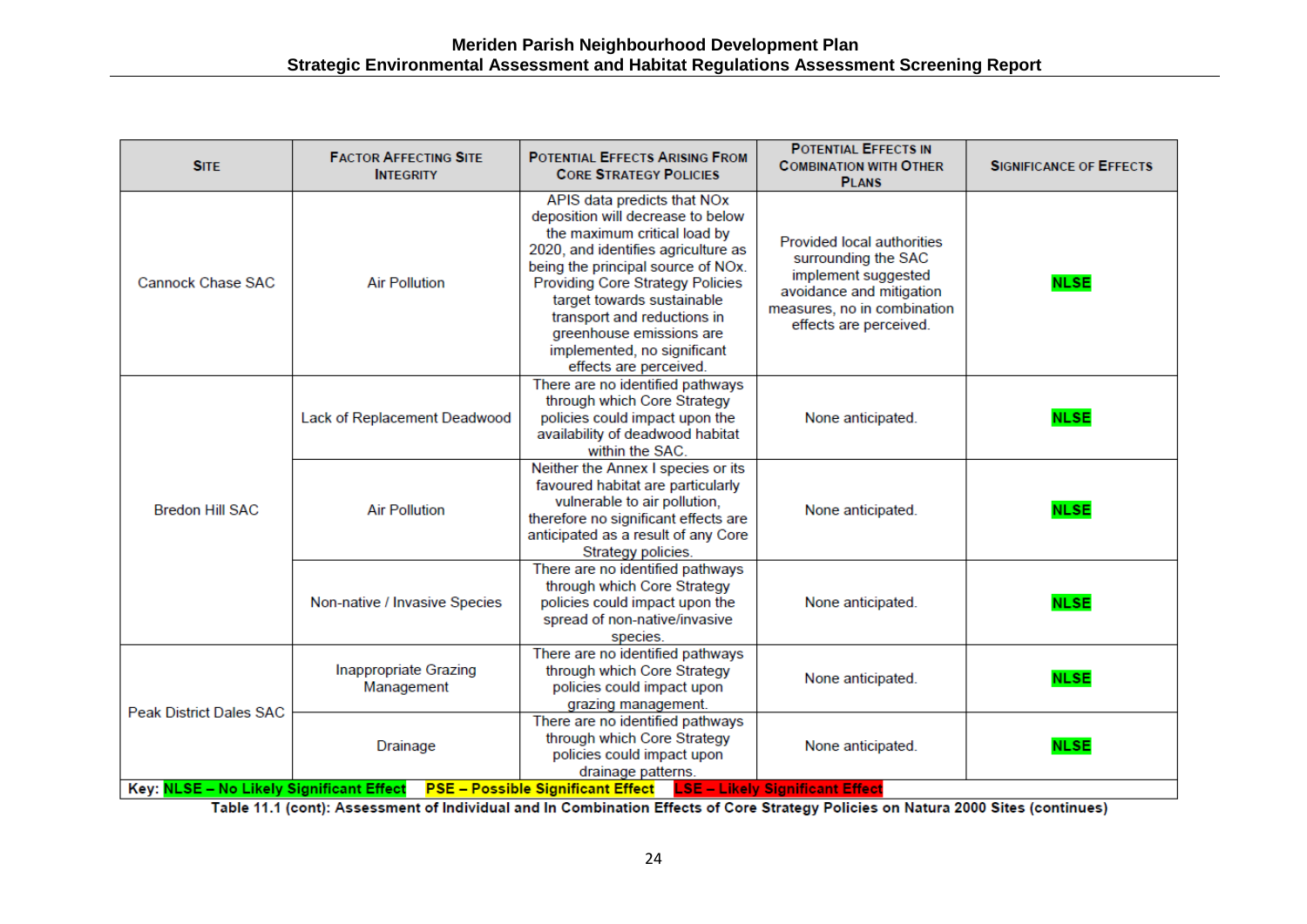| <b>SITE</b>                                                                                                                    | <b>FACTOR AFFECTING SITE</b><br><b>INTEGRITY</b>        | <b>POTENTIAL EFFECTS ARISING FROM</b><br><b>CORE STRATEGY POLICIES</b>                                                                                                                                                                                                                                                                       | <b>POTENTIAL EFFECTS IN</b><br><b>COMBINATION WITH OTHER</b><br><b>PLANS</b>                                                                                                 | <b>SIGNIFICANCE OF EFFECTS</b> |
|--------------------------------------------------------------------------------------------------------------------------------|---------------------------------------------------------|----------------------------------------------------------------------------------------------------------------------------------------------------------------------------------------------------------------------------------------------------------------------------------------------------------------------------------------------|------------------------------------------------------------------------------------------------------------------------------------------------------------------------------|--------------------------------|
| <b>Peak District Dales SAC</b>                                                                                                 | <b>Dust Arising from Nearby</b><br>Quarrying            | There are no identified pathways<br>through which Core Strategy<br>policies could impact upon<br>quarrying in proximity to the SAC.                                                                                                                                                                                                          | None anticipated.                                                                                                                                                            | <b>NLSE</b>                    |
|                                                                                                                                | Impacts on Freshwater from<br><b>Fishery Activities</b> | There are no identified pathways<br>through which Core Strategy<br>policies could impact upon fishery<br>management within the SAC.                                                                                                                                                                                                          | None anticipated.                                                                                                                                                            | <b>NLSE</b>                    |
|                                                                                                                                | <b>Recreational Pressure</b>                            | This effect is not considered to be<br>a key vulnerability by JNCC. The<br>majority of component SSSIs are<br>publically accessible, however<br>given the large distance between<br>the site and Solihull Borough and<br>the proportion of daily visitors<br>likely to emanate from the<br>borough, no significant effects are<br>perceived. | Provided avoidance and<br>mitigation proposals<br>suggested for those boroughs<br>in proximity to the SAC are<br>implemented, no in<br>combination effects are<br>perceived. | <b>NLSE</b>                    |
|                                                                                                                                | Impacts to Woodlands                                    | The woodlands within the SAC<br>are vulnerable to factors including<br>mineral extraction, neglect and<br>invasion by invasive species.<br>There are no identified pathways<br>through which Core Strategy<br>policies could impact upon any of<br>these factors.                                                                            | None anticipated.                                                                                                                                                            | <b>NLSE</b>                    |
|                                                                                                                                | Dominance and Regeneration of<br>Sycamore               | There are no identified pathways<br>through which Core Strategy<br>policies could impact upon<br>sycamore regeneration within the<br>SAC.                                                                                                                                                                                                    | None anticipated.                                                                                                                                                            | <b>NLSE</b>                    |
| <b>LSE - Likely Significant Effect</b><br>Key: NLSE - No Likely Significant Effect<br><b>PSE - Possible Significant Effect</b> |                                                         |                                                                                                                                                                                                                                                                                                                                              |                                                                                                                                                                              |                                |

Table 11.1 (cont): Assessment of Individual and In Combination Effects of Core Strategy Policies on Natura 2000 Sites (continues)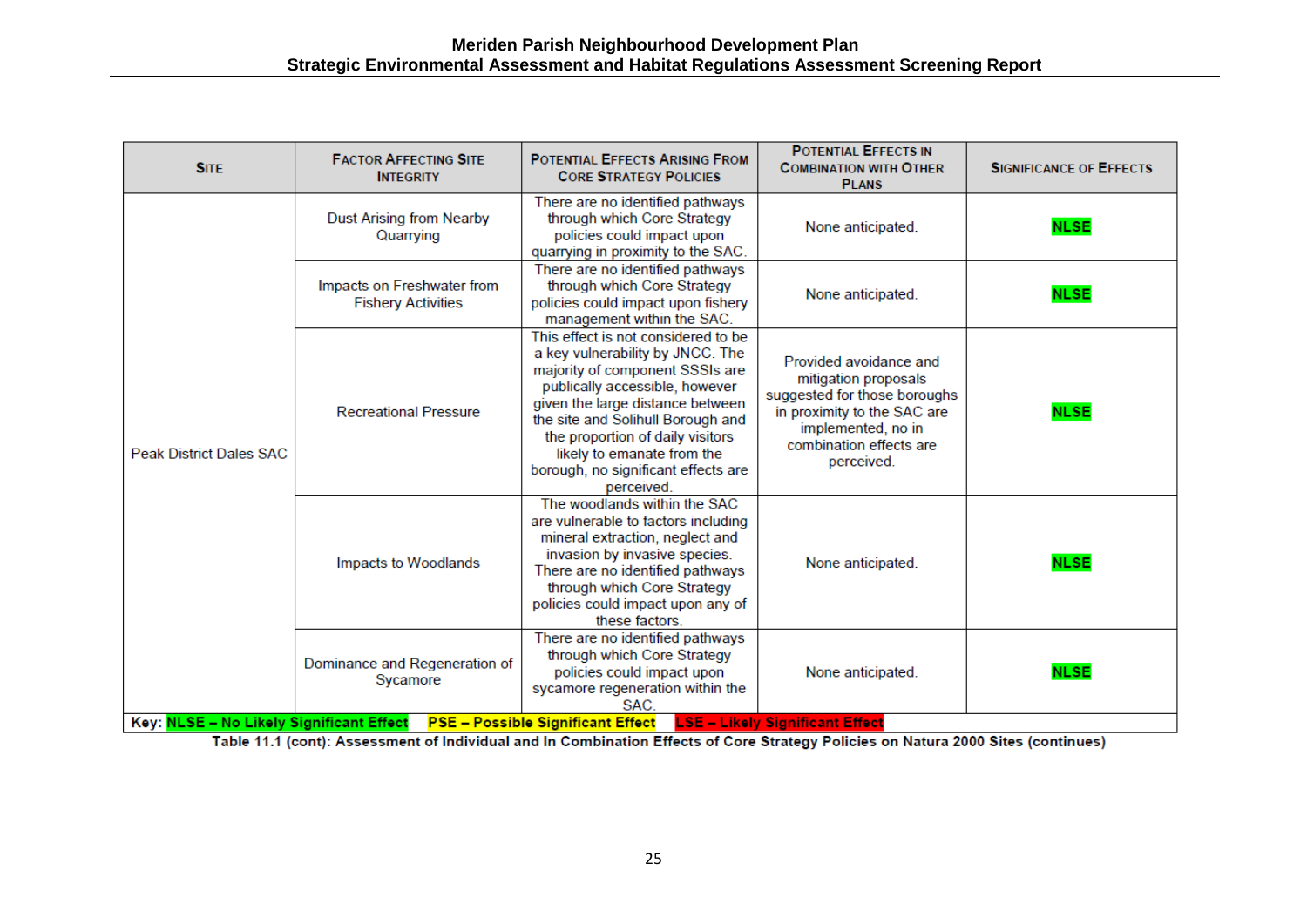| <b>SITE</b>                              | <b>FACTOR AFFECTING SITE</b><br><b>INTEGRITY</b> | <b>POTENTIAL EFFECTS ARISING FROM</b><br><b>CORE STRATEGY POLICIES</b>                                                                                                                                                                                                                                                                                                                                                                                                                                                                                                                                                                                                                                                                                                                                                                                                                                                                   | <b>POTENTIAL EFFECTS IN</b><br><b>COMBINATION WITH OTHER</b><br><b>PLANS</b>                                                                                                                                                                  | <b>SIGNIFICANCE OF EFFECTS</b> |
|------------------------------------------|--------------------------------------------------|------------------------------------------------------------------------------------------------------------------------------------------------------------------------------------------------------------------------------------------------------------------------------------------------------------------------------------------------------------------------------------------------------------------------------------------------------------------------------------------------------------------------------------------------------------------------------------------------------------------------------------------------------------------------------------------------------------------------------------------------------------------------------------------------------------------------------------------------------------------------------------------------------------------------------------------|-----------------------------------------------------------------------------------------------------------------------------------------------------------------------------------------------------------------------------------------------|--------------------------------|
| <b>Peak District Dales SAC</b>           | <b>Air Pollution</b>                             | This effect is not considered to be<br>a key vulnerability by JNCC.<br>NOx deposition levels throughout<br>the SAC are already significantly<br>above maximum critical loads,<br>however data provided by APIS<br>indicates that agriculture is by far<br>the largest source. The Core<br>Strategy policies will not<br>contribute to emissions arising<br>from agriculture in proximity to the<br>SAC.<br>The key zone of influence for<br>pollution arising from road traffic<br>is a corridor of 200 m either side<br>of a roadway. As such the<br>majority of pollution arising from<br>increased car use will be<br>concentrated within the borough,<br>and will be offset to some extent<br>by policies targeted towards<br>sustainable transport and<br>greenhouse gas reduction.<br>Due to the large intervening<br>distance the Core Strategy is not<br>likely to have a significant effect of<br>air pollution within the SAC. | Provided that monitoring,<br>avoidance and mitigation<br>proposals recommended in<br>the Derbyshire Dales and<br><b>High Peak Core Strategy</b><br>Appropriate Assessment are<br>adhered to, not in<br>combinations effects are<br>perceived. | <b>NLSE</b>                    |
| Key: NLSE - No Likely Significant Effect |                                                  | <b>PSE – Possible Significant Effect</b>                                                                                                                                                                                                                                                                                                                                                                                                                                                                                                                                                                                                                                                                                                                                                                                                                                                                                                 | <b>LSE - Likely Significant Effect</b>                                                                                                                                                                                                        |                                |

Table 11.1 (cont): Assessment of Individual and In Combination Effects of Core Strategy Policies on Natura 2000 Site